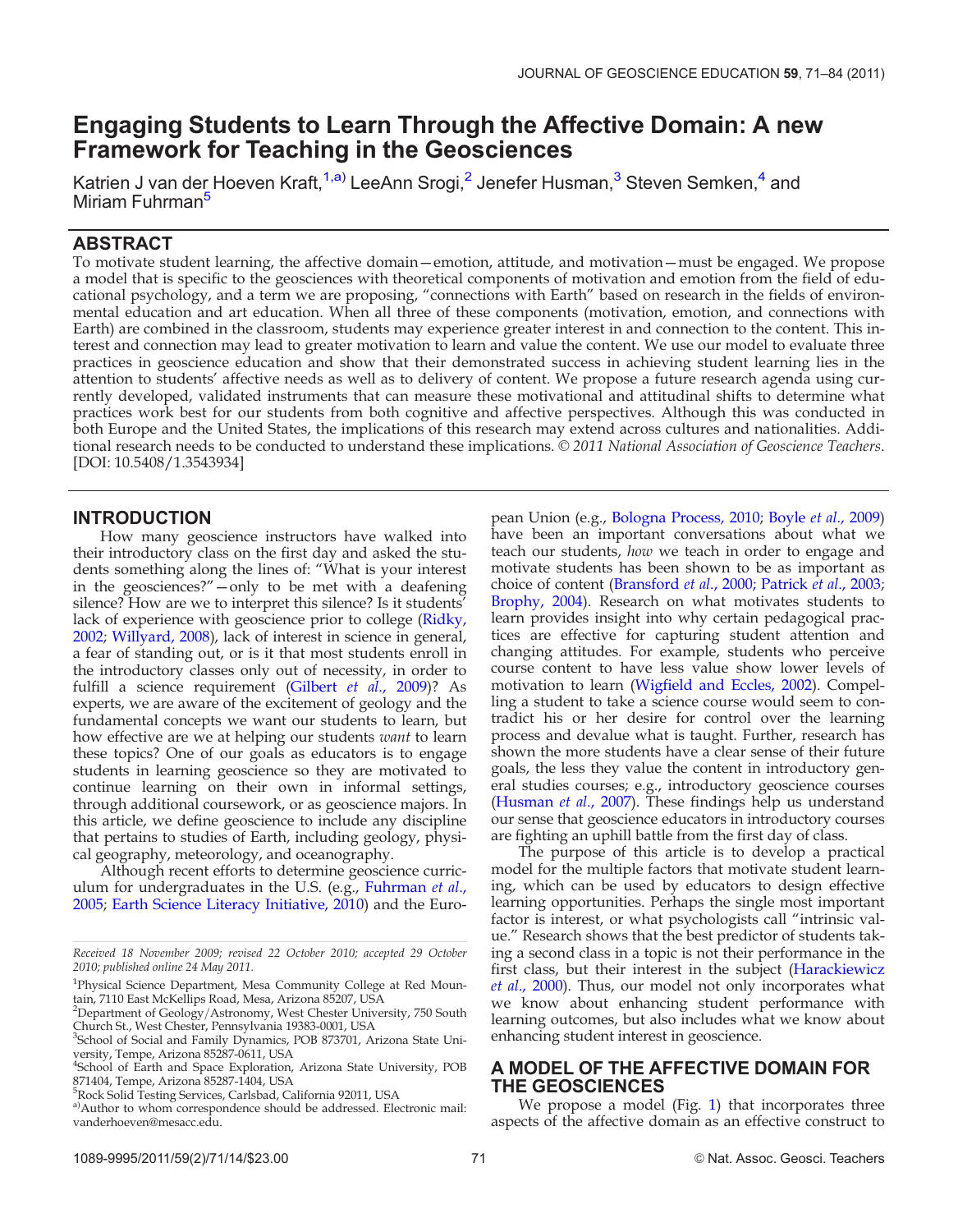<span id="page-1-0"></span>enhance student understanding and valuing of geoscience content ([Fuhrman](#page-10-0) et al., 2007). The integration of cognition and affect in learning has been championed as a needed movement in educational curriculum reform ([Brophy,](#page-9-0) [2008](#page-9-0)). The affective domain ([Krathwohl](#page-11-0) *et al.*, 1964) incorporates aspects of learning that include feelings, emotions, attitudes, motivations, and values (for more information see the Cutting Edge Workshop website, http://serc.carleton.edu/NAGTWorkshops/affective/intro.html). The three affective elements of our model—motivation, emotion, and connections with Earth-are not independent but overlapping (Fig. 1). For example, interest is both an emotional and cognitive response that may be aroused by a sense of connection with Earth, and indicates a motivation for learning more about Earth [\(Renninger and Hidi, 2002\)](#page-11-0). In Fig. 1, the different regions of overlap represent opportunities to engage our students in the classroom and in the field. This may include opportunities for students to interact with one another, to learn from one another, and connect the content to places of meaning.

Although the model components, motivation and emotion, apply to any learning situation, what makes our model unique to the geosciences is the third element: connections with Earth. The center of Fig. 1, where the circle representing connections with Earth overlaps with emotion and motivation, is the "sweet spot" of optimal engagement in learning about Earth and where a student may begin to internalize the content as a part of his/her identity (Table [I](#page-2-0)).

There is not enough room in this article to review the research conducted to date on motivation, emotion, and connections with Earth in educational settings. We have narrowed the focus to those aspects that are most appropriate for teaching introductory-level geoscience courses, typically to nonscience majors. The references cited herein provide access points to the extensive literature for the reader interested in deeper investigation.



FIGURE 1: (Color online) The three domains in which geology is most likely to influence student attitudes toward learning the geosciences is through motivation, emotion, and connections with Earth.

#### Motivation Theory

Motivation is an important area of research on student learning. For example, motivation was a focal point of a 2007 "On the Cutting Edge" workshop dedicated to the affective domain in geoscience learning ([Science Education](#page-12-0) [Resource Center, 2007\)](#page-12-0). Overviews of the theoretical framework and empirical support for motivation theory are pro-vided by [Brophy \(2004\)](#page-9-0) and [Schunk](#page-11-0) et al. (2008). However, relatively few researchers have connected motivation theory with geoscience education [\(Baker and White, 2003;](#page-9-0) [Jarrett and Burnley, 2003;](#page-11-0) [Fuhrman](#page-10-0) et al., 2007; [Posnanski,](#page-11-0) [2007;](#page-11-0) Srogi et al[., 2008;](#page-12-0) [Stokes, 2008;](#page-12-0) [Stokes and Magnier,](#page-12-0) [2008;](#page-12-0) [Stokes and Boyle, 2009\)](#page-12-0).

Self-determination theory (SDT), one aspect of motivation theory, is a useful starting point that describes students' willingness to engage based on fulfilling three fundamental psychological needs: autonomy, competence, and relatedness [\(Ryan and Deci, 2000](#page-11-0)). These needs influence students' responses in the form of goals and self-regulation. Students who are able to have some control over their learning experiences (autonomy), who feel capable of succeeding in a task (competence), and who feel part of a classroom community (relatedness), are more likely to be intrinsically motivated to learn within that classroom. Students who are intrinsically motivated have a positive affect toward learning, are active learners, and are more likely to manage their own learning [\(Deci and Ryan, 2008\)](#page-10-0). In other words, the kind of students we would like to have in our classes are those who are intrinsically motivated.

Conversely, a student who engages in a task only in order to receive rewards such as grades, rather than for the learning experience itself, is described as being extrinsically motivated. Extrinsically motivated students may remain focused on rewards and outcomes rather than on learning itself. SDT helps to explain some student attitudes and provides a key insight: that is, how instructors meet students' needs strongly influences how students approach their learning experiences. However, SDT does not necessarily tell us what makes students value and want to learn the content, and provides only limited notions of the ways that students cognitively construct value. The focus on intrinsic versus extrinsic motivation brings us to an impasse as educators; some argue that students will never achieve complete intrinsic motivation ([Brophy, 2004](#page-9-0)) because, in the classroom setting, their autonomy has limits and their sense of competency is challenged.

Rather than focus on the notions of intrinsic motivation, it may be more appropriate to examine how we can make our students sustain interest in the content. Interest comprises affective response and focused attention to content over a sustained period of time and may result in a desire to re-engage with the content based on predispositions [\(Hidi](#page-10-0) [and Renninger, 2006](#page-10-0)). [Hidi and Renniger \(2006\)](#page-10-0) define four phases of interest, starting with "triggered situational interest" and ending with well-developed "individual interest" [\(Hidi and Renninger, 2006](#page-10-0)). Triggered situational interest requires an external agent (like an instructor) to excite one about a topic, but in order for interest to be sustained and become self-driven it must become internalized into individual interest. Although students may come to geoscience courses with few opportunities for the development of interest due to their lack of prior exposure to the geosciences [\(Willyard, 2008](#page-12-0); [Ridky, 2002](#page-11-0)), educators can provide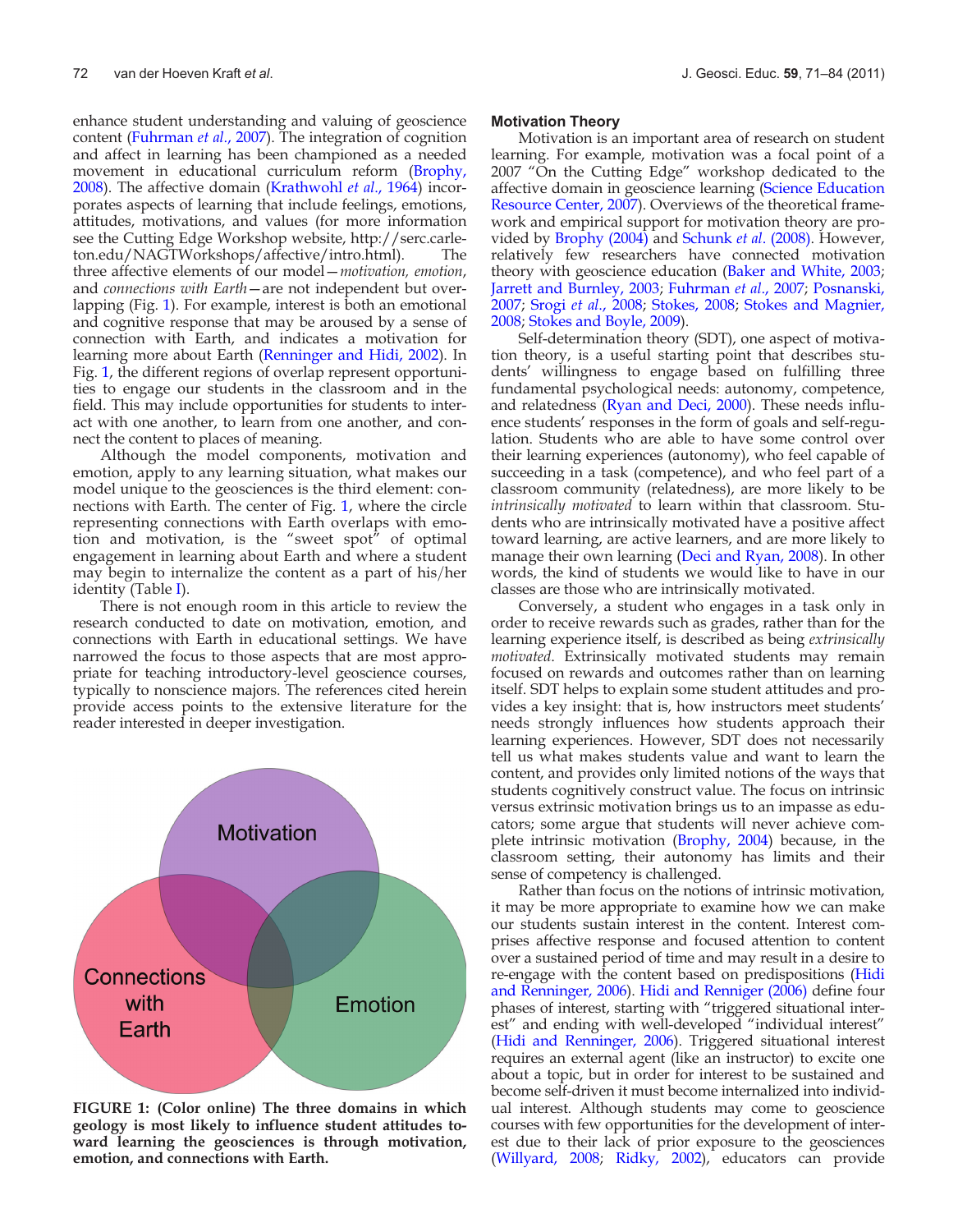|                     | Motivation                                                                                                                                                                                                                                                                                                                              | Emotion                                                                                                                                                                                                                                            | <b>Connection to Earth</b>                                                                                                                                                                                                                      |
|---------------------|-----------------------------------------------------------------------------------------------------------------------------------------------------------------------------------------------------------------------------------------------------------------------------------------------------------------------------------------|----------------------------------------------------------------------------------------------------------------------------------------------------------------------------------------------------------------------------------------------------|-------------------------------------------------------------------------------------------------------------------------------------------------------------------------------------------------------------------------------------------------|
| Motivation          | Self-efficacy: Students who expect to<br>be successful at a task in which they<br>are engaged are more likely to be<br>motivated to learn.                                                                                                                                                                                              | Prosocial opportunities: For students<br>who value the opportunity to<br>engage in social interactions with<br>their classmates, peer interaction<br>can increase student desire to per-<br>sist and learn.                                        | Modeling appreciation: As experts,<br>we must model for our students<br>how to think about connections<br>with Earth, and ask them to repli-<br>cate the thinking process.                                                                      |
| Emotion             | Interest: Attributes of engaging stu-<br>dent interest include keeping stu-<br>dents actively engaged with the<br>content, which allows them to feel<br>they have control over their learn-<br>ing; supporting their expectations<br>for success on a task, and providing<br>opportunities for them to value<br>what they are learning. | Postive and negative emotions: Stu-<br>dents who experience positive emo-<br>tions such as joy, hope for success,<br>and pride and low levels of negative<br>emotions like boredom, anxiety,<br>and shame are more likely to persist<br>and learn. | Place attachment: Individuals attach<br>self-identity to a place through<br>emotion. If we support students to<br>make connections between the<br>content and their own place<br>attachments, it may increase a<br>desire to learn the content. |
| Connection to Earth | <i>Identity (sweet spot)</i> : If students start to identify with the content as person-<br>ally meaningful and valuable, their interest may change from temporal to<br>sustained individual interest, which could lead to a greater desire to learn<br>more.                                                                           |                                                                                                                                                                                                                                                    | Connections to aesthetic: Students<br>who have opportunities to connect<br>content to their aesthetic apprecia-<br>tions may begin to value the<br>content.                                                                                     |

<span id="page-2-0"></span>TABLE I: The overlap of the different domains from Fig. [1](#page-1-0) and how those overlaps are applied in the classroom.

opportunities to trigger "situational interest" and create "maintained situational interest" (the next phase in the Hidi and Renninger model), which can lead to an enduring personal connection to geoscience. Moving students from "triggered" to maintained situational interest requires exposure to content and specific supportive feedback that allows students to experience success and relate the content to their own experiences [\(Hidi and Renninger, 2006\)](#page-10-0). The movement from triggered situational interest to "emerging individual interest" may be gradual, require multiple triggers, and may regress [\(Renninger, 2009](#page-11-0)). Enjoyment is distinct from interest, being more dependent on the individual student's predispositions, whereas interest is more dependent on the environment and culture of the classroom [\(Harackie](#page-10-0)wicz *et al.*, 2000). Research on the development of interest also underscores the importance of creating a positive learning environment; students who have positive associations with the content may begin to develop individual interest, which is the greatest predictor of choosing to register for another geoscience course [\(Harackiewicz](#page-10-0) et al., 2000).

One compounding difficulty of working with students who may be new to a field, and only at the first phase of interest development, is the likelihood that these students will also have low self-efficacy [\(Hidi and Renninger, 2006](#page-10-0)). Self-efficacy, belief in the ability to succesfully complete a task, and the accuracy of that belief, is a critical component to student motivation [\(Bandura, 1977;](#page-9-0) [Zimmerman, 2000](#page-13-0)). Understanding self-efficacy can help instructors make better choices when it comes to previewing academic tasks, structuring academic tasks, and providing feedback. Although our students come with little exposure to the content of geosciences, they likely still have an initial preconception of their own self-efficacy. Students' assessment of their self-efficacy can change over the course of a semester ([Husman and Hilpert, 2007\)](#page-10-0); as that assessment changes so will the amount of effort students choose to put into a class, their willingness to persist in the face of difficulties, and their willingness to choose to engage in geoscience in the future ([Schunk and Pajares, 2005](#page-11-0)).

## Theories of Emotion

Research shows that emotion is fundamental for learning; a high level of intrinsic value and positive emotions like enjoyment of learning, hope for success, and pride of a given task result in more effective learning ([Schutz and](#page-11-0) [Pekrun, 2007\)](#page-11-0). Students are likely to engage in more adaptive learning strategies such as elaboration, organization, and critical thinking when in an emotionally supportive learning environment [\(Turner](#page-12-0) et al., 2002). In addition, students with positive emotions will choose to engage in a task and are more likely to persist when they encounter difficulties or are faced with failure [\(Pintrich and DeGroot,](#page-11-0) [1990;](#page-11-0) [Pekrun](#page-11-0) et al., 2002). Conversely, researchers from both Germany and the U.S. have demonstrated that students with negative emotions (e.g., anxiety, anger, and shame) may learn less, because they are more likely to use poor processing skills such as memorization or rehearsal of content, and are more likely to withdraw from a class when faced with difficulties and failure ([Pekrun](#page-11-0) et al., 2002; [Shell and Husman, 2008;](#page-12-0) [Turner](#page-12-0) *et al.*, 2002). Therefore, it is critical for instructors to understand the emotional experiences of their students specifically within the context of their geoscience class ([Goetz, Frenzel](#page-10-0) et al., 2006; [Goetz,](#page-10-0) [Pekrun](#page-10-0) *et al.*, 2006). Emotionally supportive environments can be fostered by creating a community of learners, providing helpful feedback, and creating opportunities for peer interactions that limit competition ([Turner and Pat](#page-12-0)[rick, 2004](#page-12-0)). Although positive emotions are commonly associated with positive learning outcomes, recent research indicates that this connection is much more complicated that initially proposed ([Linnenbrink, 2008](#page-11-0)).

Motivation and emotion are two dimensions of educational psychology research that frequently are examined to-gether (e.g., [Schunk](#page-11-0) et al., 2008). More specifically, much of the work conducted in Greece [\(Efklides and Petkaki, 2005](#page-10-0)), Germany (Hidi et al[., 2004\)](#page-10-0), Australia [\(Ainley](#page-9-0) et al., 2005), and the U.S. ([Renninger and Hidi, 2002](#page-11-0)) on interest has focused on the interplay between student interest and positive emotion. Although both negative and positive emotions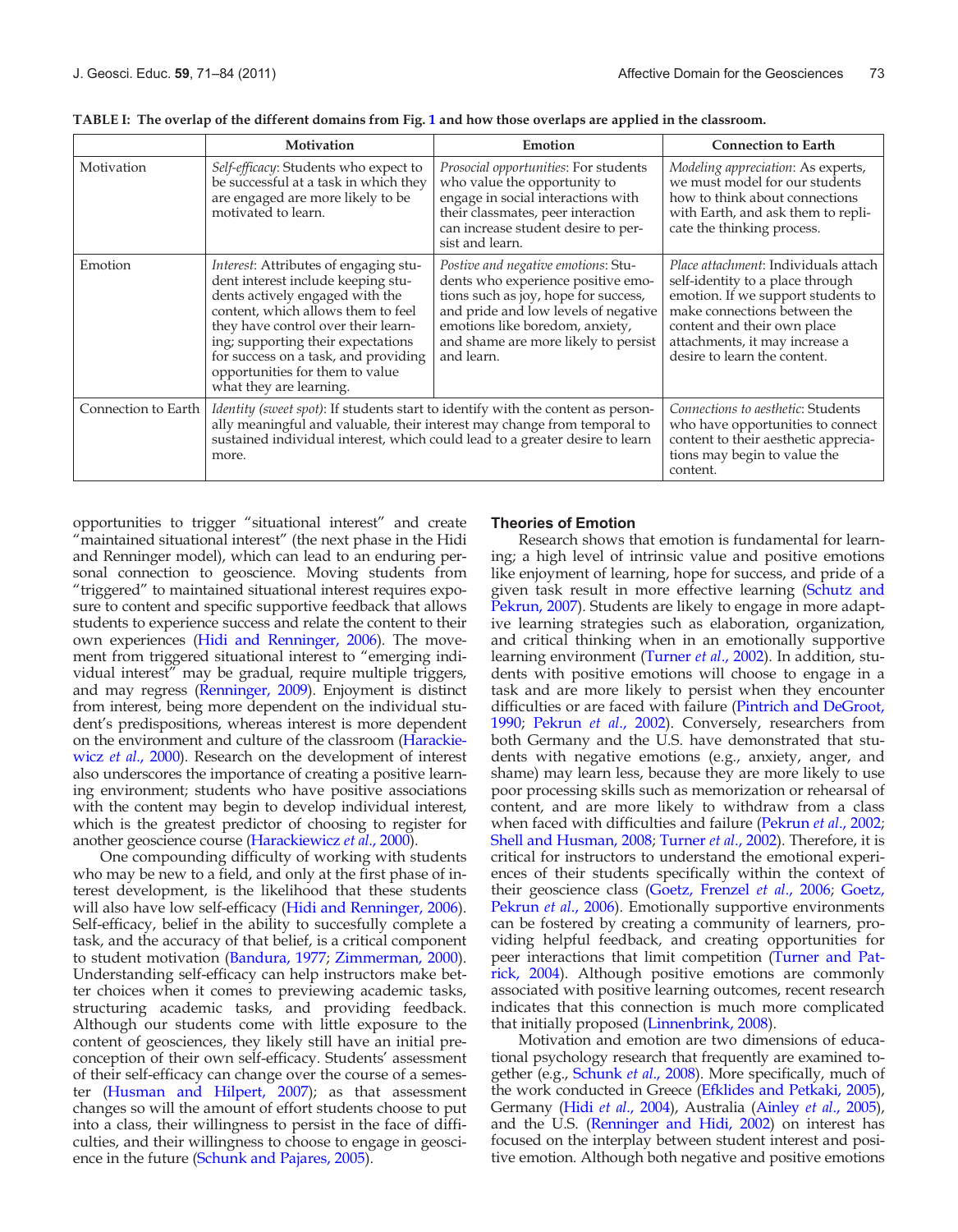have been related to triggered situational interest, positive emotions toward learning experiences have been shown to support interest development over time [\(Ainley](#page-9-0) *et al.*, 2002).

#### Connections with Earth

We have chosen a general descriptor - connections with Earth—for this aspect of our model because there are many ways in which people connect with Earth; for example, an aesthetic appreciation for the beauty of a landscape; a sense of awe or wonder at the power of geological processes; or a profound feeling of personal attachment to a particular place on Earth. The same range of responses that we combine as "connections with Earth" is termed "aesthetic appreciation," "values of life," "beauty," "sublime," or "sublimely cool" by other authors [\(Dewey, 1934;](#page-10-0) [Pestrong,](#page-11-0) [1994](#page-11-0); [Kellert, 1996;](#page-11-0) [Neumann, 2005](#page-11-0); [Kieffer, 2006](#page-11-0); [Wong,](#page-13-0) [2007](#page-13-0)), who posit that direct sensory experiences and a sense of awe or wonder can lead to increased meaning and value, engagement of the emotions, and a deep sense of caring about Earth. In philosophy, however, the meaning of "aesthetic" is subject to some debate (e.g., [Carlson, 2000](#page-9-0); [Parsons, 2006](#page-11-0); and references therein); therefore, we use connections with Earth to convey our meaning and avoid disciplinary controversies.

A number of studies from environmental sociology, psychology, and education address people's attitudes, beliefs, values, and behaviors concerning the environment (e.g., the recent review by Dietz *et al.*, 2005). Several survey instruments have been developed, including those by [Rokeach \(1973\)](#page-11-0), [Schwarz and Bilsky \(1990\),](#page-12-0) Stern et al.  $(1995; 1998)$ , and [Dunlap](#page-10-0) et al.  $(2000)$ . Recent advances in this research incorporate consideration of a person's sense of identity as it pertains to his/her relationship with the natural world; variably termed the "ecological identity," [\(Thomashow, 1995](#page-12-0)), the "ecological self, " [Wilson \(1996\)](#page-13-0), or "environment identity," (Stets and Biga, 2003). All of this work is written from an environmental—not a geological—perspective and is heavily weighted toward the biological realm. For example, biologist E. O. Wilson has argued that humans have a genetically determined tendency to focus on and bond with other living organisms, and termed that tendency "biophilia" ([Wilson, 1984\)](#page-12-0).

Connections with Earth may also be viewed as a more geologically focused counterpart to the affinities people variously hold for other components or aspects of nature or the physical environment. From his extensive synthesis of the environmental perceptions and values held by a panoply of ancient and modern cultures, geographer [Yi-Fu](#page-12-0) [Tuan \(1974\)](#page-12-0) posited the existence of "topophilia," which he defined as "all of the human being's affective ties with the material environment," (Tuan,  $1974$ , p. 93) – encompassing the anthropogenic or "built" environment as well as natural surroundings. (We would have similarly proposed geophilia to mean connections with Earth, but the term is already used to describe organisms that inhabit the soil). Scholarly work on the sense of place—the combined set of meanings and attachments people or groups affix to places [\(Brandenburg and Carroll, 1995;](#page-9-0) [Williams and Stewart,](#page-12-0) [1998](#page-12-0))—which is discussed in more detail below, is another more human-centered area of research into connections with Earth. What has not yet been done, to our knowledge, is to assemble a complete picture of how people's attitudes, beliefs, values, and affinities (the human affective domain)

intersect with the physical reality of the geological world, the conceptual constructs of the geosciences (e.g., [Earth](#page-10-0) [Science Literacy Initiative, 2010\)](#page-10-0), and the direct experience with and exploration of geology. As of yet, there is no all encompassing, validated instrument that measures connections with Earth. This remains as future work, and we intend this section to be an introduction to the many different and overlapping facets of connections with Earth currently in the literature and demonstrate future avenues for developing a complete measurement tool within the geosciences based on work in other fields.

A session at the 2008 Annual Meeting of the Geological Society of America (GSA), "The Human Connection with Planet Earth: What is it and Why is it Important?" explored emotional, place-based connections and the aesthetic. Several presenters at this session [\(Mogk, 2008;](#page-11-0) [Moores, 2008;](#page-11-0) [Nuhfer,](#page-11-0) [2008](#page-11-0); [Smaglik, 2008](#page-12-0)) expressed convictions that there is some inherent and special affinity of people for the Earth, that this affinity is essential for our well-being, and that it is part of our motivation for learning geoscience. Some scientists have described the importance of connections with the natural world to scientific creativity and effective science teaching, [\(Fox Keller, 1983;](#page-10-0) [Pestrong, 1994;](#page-11-0) [Neumann, 2005](#page-11-0); [Kieffer,](#page-11-0) [2006](#page-11-0); [Eerola, 2008](#page-10-0); [Shick, 2008](#page-12-0)), but this is often the "hidden" aspect of science: why we as geoscientists love what we do, but rarely emote this feeling to our introductory students as a dimension of science [\(Flannery, 1992\)](#page-10-0).

By contrast, many 19th-century scientists and naturalists seamlessly integrated aesthetic and emotional connections with Earth into their scientific observations. [Thoreau \(1841\)](#page-12-0) eloquently expressed the sense of unity and harmony with nature when he desired, "to be nature looking into nature with such easy sympathy as the blueeyed grass in the meadow looks in the face of the sky," (p. 36–37).

In writing about the Galapagos Islands, [Darwin \(1845](#page-10-0), p. 398–399) used emotional language and invoked the sense of mystery that is considered by some (e.g., [Godlo](#page-10-0)[vitch, 1994\)](#page-10-0) to be an essential element of the aesthetic experience of nature:

"October 8th—The archipelago is a little world within itself, or rather a satellite attached to America, whence it has derived a few stray colonists, and has received the general character of its indigenous productions. Considering the small size of these islands, we feel the more astonished at the number of their aboriginal beings, and at their confined range. Seeing every height crowned with its crater, and the boundaries of most of the lava-streams still distinct, we are led to believe that within a period, geologically recent, the unbroken ocean was here spread out. Hence, both in space and time, we seem to be brought somewhat near to that great fact—that mystery of mysteries—the first appearance of new beings on this earth. "

Aesthetic connections were emphasized in the May 2000 issue of the Journal of Geoscience Education devoted to "Teaching Earth Science with Art," in which <mark>[Rosenberg](#page-11-0)</mark> [\(2000\)](#page-11-0) and [Montgomery \(2000\)](#page-11-0) asserted that some artists portray geological landscapes and materials with such interpretive insight that they should be considered "founders" of geology. Several authors have proposed that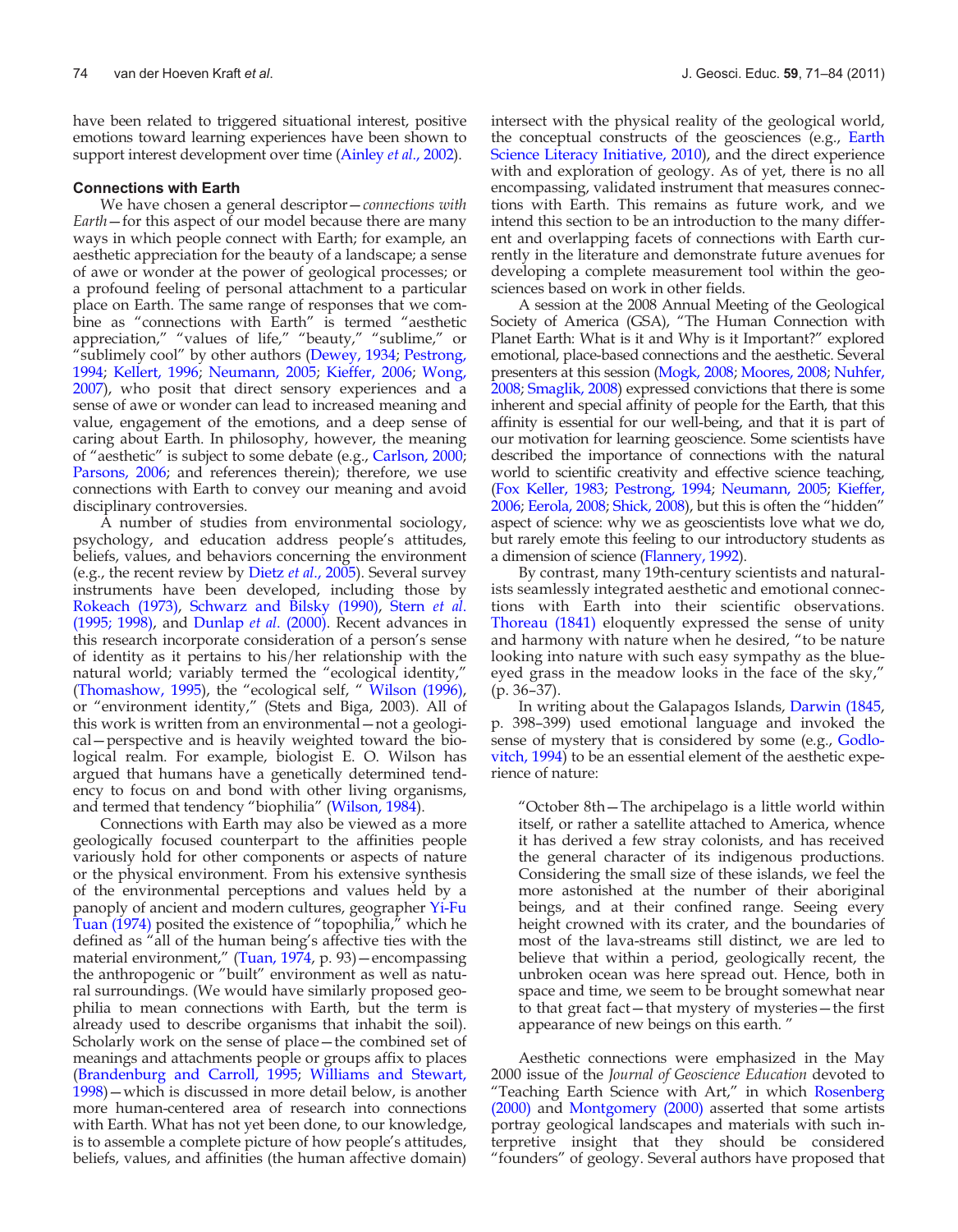artists, poets, and scientists have in common certain cognitive approaches, uses of language and metaphor, and observational methodologies ([Flannery, 1992;](#page-10-0) Pestrong, 1994, 2000; [Wright, 2000;](#page-13-0) Rule *et al.,* 2004), but have diverged over time due to changing perspectives of objec-tivity [science] versus subjectivity [art] ([Bedell, 2001\)](#page-9-0).

[Carlson \(2000\)](#page-9-0) and many geoscientists argue that scientific knowledge is a valid, even essential part of the aesthetic or sublime experience (e.g., [Wong, 2007](#page-13-0)), particularly as it increases the meaning and value found in nature, and concern for its sustainability. A strain of philosophy called "scientific cognitivism" posits that scientific knowledge (at least at a basic level) is required for aesthetic responses to the natural world beyond that of a basic sensory appreciation (e.g., [Rosario and Collazo, 1981](#page-11-0); [Carlson,](#page-9-0) [2000](#page-9-0)). This is the position we are taking for our introductory geoscience classrooms; however, it is a viewpoint not always shared by others working in aesthetics, education, and environmental studies (e.g., [Carroll, 1993;](#page-9-0) [Godlovitch,](#page-10-0) [1994](#page-10-0); [Brady, 2003;](#page-9-0) [Budd, 2002\)](#page-9-0).

The educational role of human connections with the natural world is complex, and almost all of the published work comes from an environmental, rather than a geological perspective. For example, college environmental curricula now incorporate different approaches to the aesthetic of the natural environment ([Carlson, 2000;](#page-9-0) [Brady, 2003](#page-9-0)) as a result of the movement that began in 1966 to include aesthetics in environmental ways of thinking [\(Hepburn, 1984](#page-10-0)). For example, Brady *et al.* (2004) describe creating a fieldbased course in the UK in which students experience the landscape in a multisensory fashion and reflect upon those experiences. This approach is important for students to begin to develop a notion of the ecological identity ([Tho](#page-12-0)[mashow, 1995](#page-12-0)) or ecological self [\(Wilson, 1996](#page-13-0)).

Fostering students' connections with Earth as part of their human development process has become established in environmental education, which commonly has an explicit goal to produce knowledgeable citizens motivated to act in environmentally responsible ways. Thus, environmental educators are deeply involved in describing and measuring students' attitudes and behaviors toward the natural world. A common approach is to categorize attitudes and behaviors as anthropocentric, biocentric, or ecocentric (e.g., [Withgott and Brennan, 2009\),](#page-13-0) using valuebased terms derived from the environmental ethics litera-ture concerning altruism (Dietz et al[., 2005\)](#page-10-0). As noted by [Hayes-Conroy and Vanderbeck \(2005\),](#page-10-0) attitudes alone tend to be a poor predictor of environmentally aware behaviors, and more recent studies incorporate concepts and instruments related to identity development. Modern sociological theories hold that a person's identity is dynamic rather than fixed, and is "constructed and reconstructed in relation to socio-cultural contexts" [\(Hayes-Conroy and Van](#page-10-0)[derbeck, 2005](#page-10-0)). [Thomashow \(1995](#page-12-0), p. 3) used the term ecological identity to describe "how we extend our sense of self in relationship to nature," and considered one role of environmental education to be helping students in their identity work on their evolving relationship with nature. Stets and Biga (2003) conducted a detailed and quantitative study of 437 college students, incorporating instruments to measure values, attitudes, environment identity, and gender identity, and found that environment identity—and not ecological worldview attitude—significantly influences

proenvironment behavior. In a qualitative study involving in-depth, semistructured interviews of 13 students, [Hayes-](#page-10-0)[Conroy and Vanderbeck \(2005\)](#page-10-0) found that students do indeed undertake significant work on their ecological identity in two multidisciplinary college environmental courses. They describe students' initial attitudes and values, and the complex ways in which the students articulate their environmental identity, delineate the boundaries of that identity, and situate that identity within their perceived social context. In a qualitative study involving structured interviews of 46 currently active environmentalists [\(Chawla,](#page-9-0) [1999\)](#page-9-0), formative experiences in natural areas were identified as the most important reason for their dedication to their current work. These environmentalists also indicated that people are most likely to become involved if they become fully informed. These studies provide insight into how to create meaningful experiences for students to engage and connect with Earth. In addition, these approaches to understanding connection to place pose possible research pathways in which a mixed methodology of qualitative interviews and quantitative measurements may provide insight into student connections to Earth from a geoscience theoretical framework.

An important caveat: for students whose connections with Earth are strongly influenced by cultural or religious contexts, scientific information can seem irrelevant, contradictory, alien, or even threatening (Aikenhead, 1996, 1997; [Aikenhead and Jegede, 1999](#page-9-0); [Dagher and Boujaoude, 1997;](#page-10-0) [Semken, 2005\)](#page-12-0). In addition, what geoscience educators consider to be developing a connection to Earth may need to be expanded beyond the realm of natural landscapes, if we are to create a more inclusive environment for all of our students [\(Gruenewald, 2003b\)](#page-10-0). While many geoscientists feel a connection with Earth most strongly while we are in the natural landscape (camping, hiking, etc.), many students feel discomfort and a disconnect when out of their comfort zone ([Orion and Hofstein, 1994](#page-11-0)). If we are to develop a broadly encompassing measure of connections with Earth, it must allow for encounters with nature in urban, human-dominated settings as well as rural or wilderness settings. These connections include those of place attachment, an emotional attachment to personally meaningful places [\(Williams and Vaske, 2003\)](#page-12-0).

We propose that appropriate learning opportunities in geoscience classrooms provide our students with opportunities "to expand their sense and perception of life, and to widen and sharpen their connections with the world around them," (paraphrased from [Donaldson, 2001](#page-10-0); [Dewey, 1934](#page-10-0)); but how can those connections be defined from a geological (rather than ecological) perspective, and how can they be measured? As seen from the presented examples, determining how to measure geoscience affect are among the critical questions for future work, and the many facets of connections with Earth described above (including place attachment, an engagement of emotions, a deeper connection through the combination of knowledge, beauty, increased creativity, and environmental identity) provide a foundation for this work. The importance of integrating research on human connections with Earth and research on motivation is illustrated by the insight that it is not a question of the public having sufficient scientific knowledge, but whether they have "sufficient *interest in engaging* in such appreciation," ([Parsons, 2006,](#page-11-0) p. 183, italics added).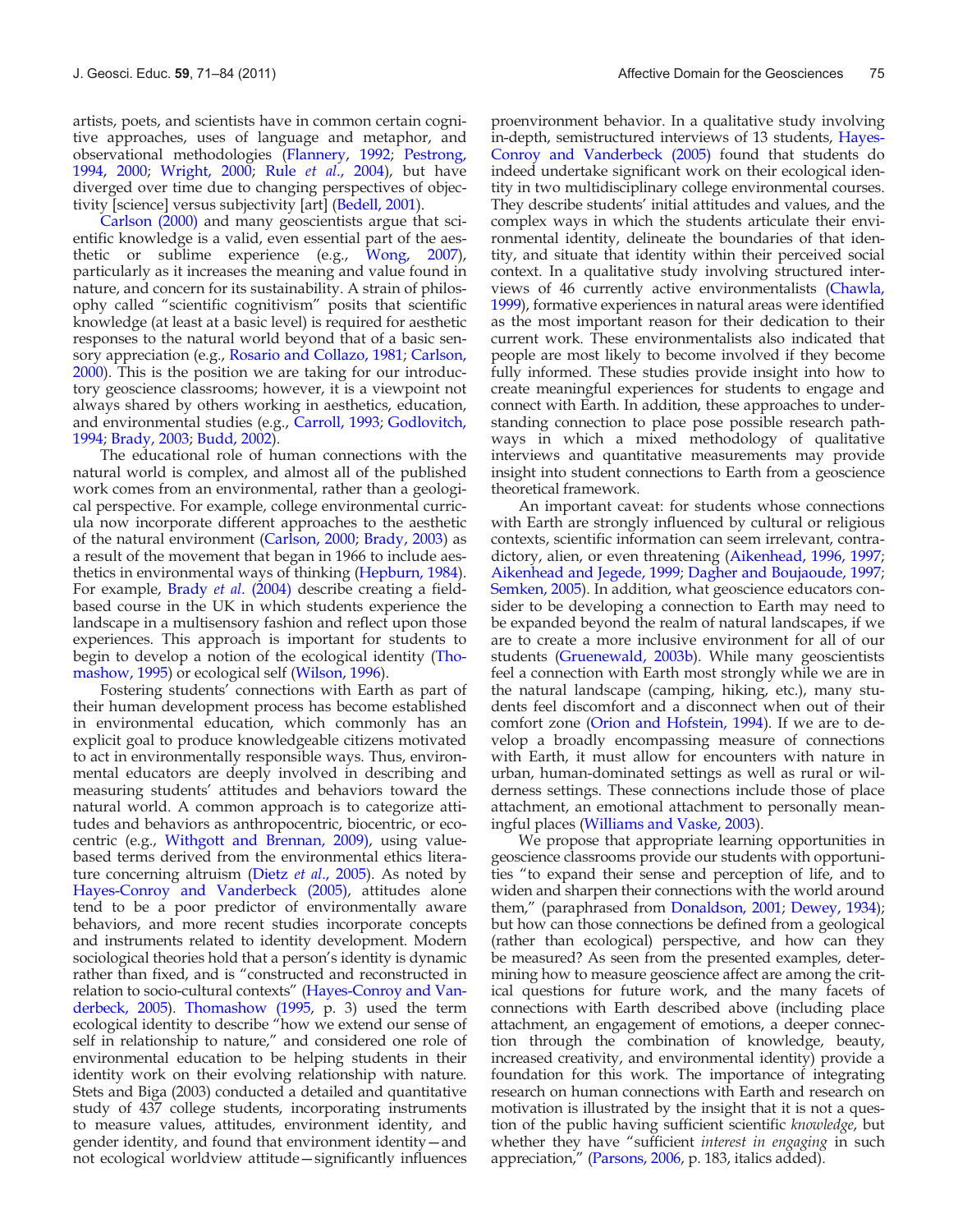In the following sections, we examine how specific educational best practices—field-based experiential learning and place-based learning—can foster students' connections with Earth and how these connections relate to students' emotions and motivations in our geoscience classrooms.

## CURRENT BEST PRACTICES: WHAT WE KNOW AND WHAT WE NEED TO KNOW

Three strategies commonly used to enhance student learning in geoscience education: (1) peer instruction with formative assessment using ConcepTests; (2) field-based experiential learning; and (3) place-based learning; have been shown in some test cases to enhance student geoscience-content learning [\(McConnell](#page-11-0) et al., 2006; [Elkins and](#page-10-0) [Elkins, 2007;](#page-10-0) [Semken and Butler Freeman, 2007](#page-12-0)). Content learning alone, however, is not sufficient if educators want to engage students' interest in geoscience to maximize learning in and beyond a course. Below we use the affective-domain elements in our proposed theoretical framework (motivation, emotion, and connections with Earth) as lenses to clarify why these best practices are successful, and what aspects of student affect may yet need to be explored.

## ConcepTests with Peer Instruction and Other Cooperative Learning Strategies

ConcepTests are a recently developed formative assessment designed for use with peer instruction [\(McConnell](#page-11-0) *et al.,* 2006). They exemplify cooperative learning strategies (i.e., activities intended to be carried out collectively by small groups of learners for mutual benefit) that provide structured opportunities in class for students to discuss concepts and course content with each other, and have been shown to be effective for improving both student learning and attitudes ([Crouch and Mazur, 2001](#page-10-0); [McConnell](#page-11-0) et al., 2006; Smith et al[., 2009](#page-12-0)). ConcepTests allow students to check their comprehension by providing mastery experiences that build their confidence in their ability to successfully complete the task (self-efficacy), which leads to a higher expectation of success.

A potentially fruitful line of investigation is whether ConcepTests can trigger and sustain student interest in geoscience topics. This is a critically important question because the greatest predictor of students selecting another class in a particular content area is if they sustain individ-ual interest in the content ([Harackiewicz](#page-10-0) et al., 2000). There are activities and strategies that are commonly employed in the classroom (e.g., fun videos, entertaining lectures), which may trigger, but not maintain situational interest. In order to sustain interest, students must be engaged in meaningful tasks, learning content that they find relevant, in which they are actively engaged [\(Harackiewicz](#page-10-0) et al., [2000](#page-10-0); [Renninger and Hidi, 2002](#page-11-0)). Cooperative learning strategies provide opportunities for active engagement, and students who are in the first two phases of interest development will especially benefit from the self-reflective support of ConceptTests and cooperative learning ([Ren](#page-11-0)[ninger, 2009\)](#page-11-0). Instructors must consider the likely phase of interest of their students carefully and tailor instructional materials accordingly.

Viewing peer interactions through the affective lens of emotion reveals many reasons why cooperative learning

strategies work. Encouraging positive interdependence among students ([Johnson](#page-11-0) et al., 1991), described as a prosocial goal in the motivation literature ([Wentzel, 1998](#page-12-0)), is essential for creating a classroom community and is valued by the students [\(Summers and Svinicki, 2007](#page-12-0)). Students have multiple goals when they enter our introductory classrooms, not all of which may be content specific, or even academically focused. Recent evidence supports that students from the UK (especially women) have goals of interacting with others in an effort to develop connections (Boyle et al[., 2009;](#page-9-0) [Stokes and Boyle, 2009](#page-12-0)), which are referred to by motivation researchers as prosocial goals [\(Summers and Svinicki, 2007](#page-12-0)). Table [I](#page-2-0) indicates how interest and prosocial goals are examples of overlap between the motivational and emotional lenses of our model in Fig. [1.](#page-1-0) Student interactions typically slow the pace of a course; if the instructor responds by reducing detail, emphasizing the essentials, and allowing students to take time for speculation and investigation [\(Flannery, 1992](#page-10-0)), the result may be enhanced interest, engagement, and learning. Using peer discussion to encourage more holistic thinking with not as much separation of subjective and objective perspectives opens geoscience content to different kinds of learners. Creating community and encouraging different kinds of thinking may be especially successful approaches for engaging women and minority students traditionally under-repre-sented in science [\(Flannery, 1992;](#page-10-0) [Levine](#page-11-0) et al., 2007).

Learning often involves discomfort, confusion, and frustration; both instructors and peers can help foster positive emotions to counter those that may lead students to disengage and transform the journey of the learning experience as described by Dutch researchers, [Boekaerts and](#page-9-0) [Minnaert \(2006\)](#page-9-0). We view this process from the emotion perspective, although several of the authors cited here have described this as an aesthetic experience. [Wong \(2007,](#page-13-0) p. 73) describes intense learning as a sublime experience, "on the bridge between what is within and what is beyond our grasp, we are filled with ideas and imagination inspired to reconsider about what is and what could be." [Flannery \(1992](#page-10-0), p. 11) makes the critical point that in order to transform feelings of frustration, helplessness, confusion and intimidation into feelings of competence and joy, "for affective change to occur, feelings must be allowed to surface in the classroom; the objective must be joined to the subjective, the rational to the intuitive and aesthetic." Having students work together in a carefully structured envi-ronment of cooperation and support [\(Johnson](#page-11-0) et al., 1991) can allow feelings to emerge and both cognitive and affective change to begin.

Research has consistently demonstrated the importance of modeling and scaffolding along with clear expectations and constructive and timely feedback to the development of self-efficacy and adaptive motivation [\(Zimmerman, 2000](#page-13-0); [Schunk and Parajes, 2005\)](#page-11-0). In helping our students to understand how to engage in the content and value what they are learning, it is important to model that behavior (Chi *et al.*, 1981) and then scaffold the process for our students through specific opportunities to reflect on their own affective response [\(Pugh, 2002\)](#page-11-0). Collaborative learning, therefore, does not automatically support student motivation; only when students receive constructive feedback, have an opportunity to witness coping as well as mastery models, and feel supported in their own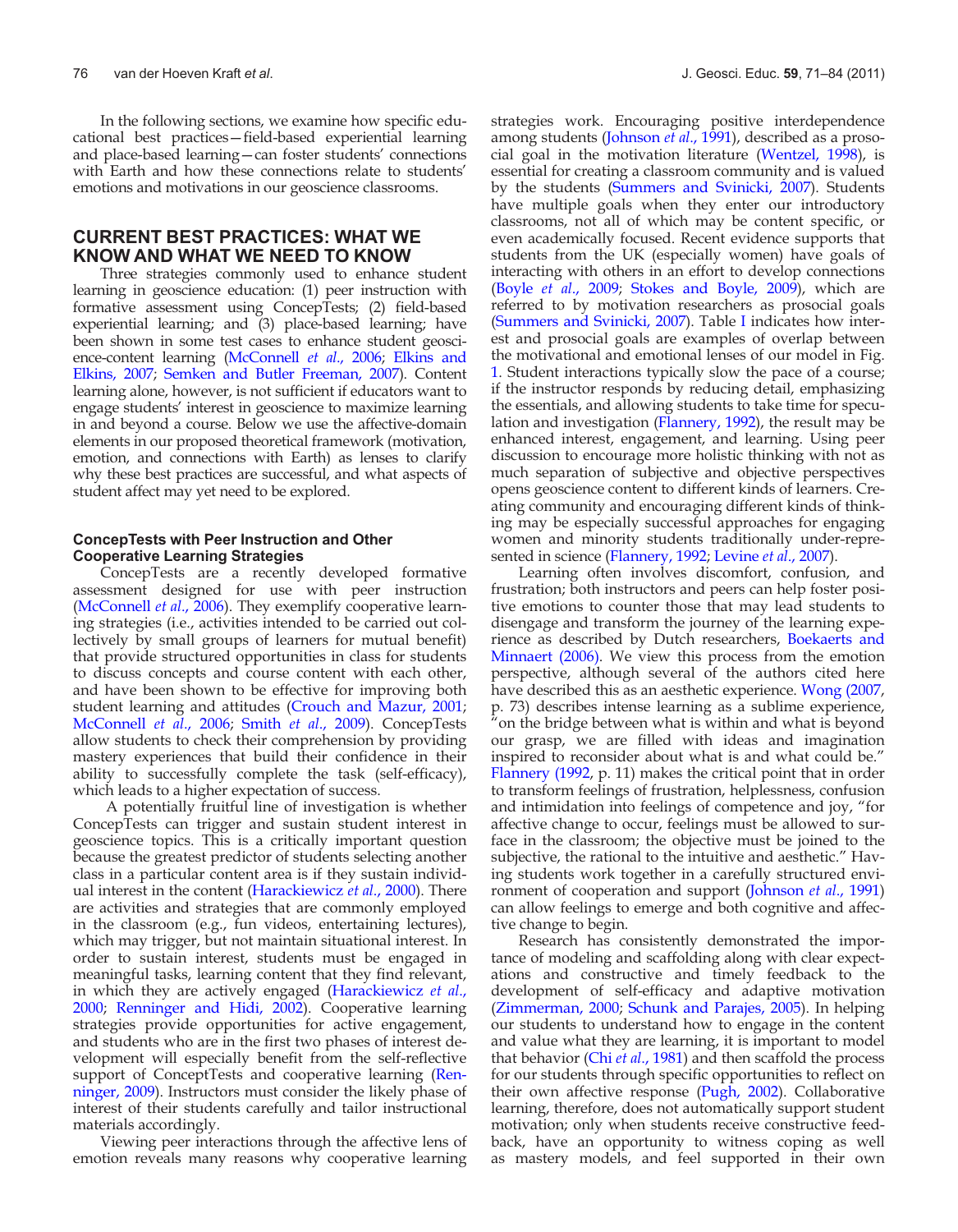explorations will collaborative learning support student motivation ([Zimmerman, 2000\)](#page-13-0).

A virtually unexplored area of research is the extent to which collaborative peer interactions and our third affective domain component, connections with Earth, intersect in geoscience education. How do peer interactions influence instructor attempts to build student connections with Earth? Conversely, is a sense of connection with Earth a motivating factor for students to collaborate in learning geoscience?

## Field-Based Experiential Learning

Field-based learning remains a hallmark of undergraduate geoscience education, recently evidenced by a special interactive poster session at the 2004 GSA Annual Meeting, a special issue of the Journal of Geoscience Education (v. 54, 2006) dedicated to "Teaching in the Field," and a GSA Special Paper [\(Whitmeyer](#page-12-0) et al., 2009). Field experiences can build confidence and, if students can expect to do well in field experiences, they may find more value in the content they are learning (e.g., Gonzales and Semken, 2006, 2009; [Hemler and Repine, 2006;](#page-10-0) [Tedesco and Salazar, 2006\)](#page-12-0). But field experiences can take students farther and be truly transformative events in their lives. Even students with relatively limited background in geoscience classes can make quantum leaps in understanding, skills and sense of themselves as geoscientists (e.g., [Hemler and Repine, 2006](#page-10-0)). [Hemler and Repine \(2006\)](#page-10-0) provide a number of different measures of students' growth during an inquiry-based field experience (although it should be noted that this was a small-scale investigation that may not be generalizable to larger groups of formal or informal learners). The eight participants in this program could see themselves as geoscientists ([Hemler and Repine, 2006](#page-10-0)) and appreciate the beauty in the complexity of Earth. Field-based learning can provide an opportunity for the kind of identity develop-ment that may lead to emerging personal interest ([Ren](#page-11-0)[ninger, 2009\)](#page-11-0). This is what we might consider the ultimate "sweet spot" in our model where all three of our theoretical dimensions overlap (Fig. [1](#page-1-0)). So while Hemler and Repine's study is not generalizeable, the program and approach to student learning of the geosciences bears further study in light of this model.

At their most successful, field experiences provide opportunities for students to feel what [Polanyi \(1962\)](#page-11-0) describes as the "passion" of science: a merging of an appreciation of scientific value (or a deep interest in learning about Earth) with the students' sense of their capacity for discovering scientific knowledge. In a larger scale example, [Stokes and Boyle \(2009\)](#page-12-0) describe student experiences in an extended field activity for geology majors in the U.K. While the focus of their research is about how the affective domain influences their cognitive gains (including interest and motivation), students also mention the experience of the outdoors as a positive component to their learning experience.

Geologists tend to view field experiences as a rich opportunity for cognitive learning, but also for prosocial opportunities; this appears to be a common overlap for our student needs and geologic perspectives, and most likely indicates an overlap between the emotion and motivation components of our model. Evidence supports that even when students are anxious about working in the field, the

prosocial interactions generated during field experiences lead to a positive learning experience [\(Hemler and Repine,](#page-10-0) [2006;](#page-10-0) Boyle et al[., 2007;](#page-9-0) [Stokes, 2008](#page-12-0); [Stokes and Magnier,](#page-12-0) [2008;](#page-12-0) [Stokes and Boyle, 2009\)](#page-12-0).

Doing geology in the field is a potentially obvious way to connect students with Earth, as scientists and as stewards. Some studies provide evidence for significant shifts in students' attitudes as a result of field experiences. For example, [Hemler and Repine \(2006\)](#page-10-0) interpret aspects of their students' work as indicating a deeper understanding of the nature of science as a human construct. This critical element, commonly ignored in the science curriculum [\(Abd-El Khalick and Lederman, 2000](#page-9-0)), may be brought out more clearly in inquiry-based field studies, especially if we hope to help our students understand how to think geologically and to start to make the connections between the formal classroom setting and the informal learning opportunities in their everyday lives (Girod et al[., 2003](#page-10-0)). There has been a call for teaching geoscience in a context that includes environmental and humanitarian issues in order to strengthen students' connections to and sense of responsibility for Earth (e.g., [Pestrong, 1994;](#page-11-0) [Smaglik,](#page-12-0) [2008\)](#page-12-0). There is limited evidence that increased knowledge of geoscience leads to this outcome ([Wandersee and Clary,](#page-12-0) [2008;](#page-12-0) [Kirk and Thomas, 2003](#page-11-0)). [Tedesco and Salazar \(2006\)](#page-12-0) use excerpts from student reflection papers following a field-based service-learning project to illustrate attitudinal change leading to increased understanding of the importance of the environment and a greater sense of responsibility. However, this outcome is by no means universal. For example, [Hill and Daniel \(2008\)](#page-10-0) found that increased information about the ecological benefits of a dense woodland landscape did not change people's preference for an open savannah landscape as having greater "scenic beauty," although this result could have been skewed by the quality of their photographic images ([Tinio and Leder,](#page-12-0) [2009\)](#page-12-0). Clearly, there is still ample opportunity for research to explore our students' connections with Earth and how those inform, and are informed by, the field (both real and virtual) experiences in our geoscience curricula. Most environmentalists (and children) report a greater connection to Earth based on positive experiences in the outdoors from their childhood ([Sobel, 1996;](#page-12-0) [Wilson, 1996](#page-13-0)). Are these positive feelings we can help to recreate for our students?

We assert that for most geoscientists scientific knowledge increases meaning and value and motivates learning (e.g., [Carlson, 2000](#page-9-0); [Wong, 2007\)](#page-13-0)—an overlap of the motivation and connections with Earth portions of our model but is this true for our students? Consider a concrete example: when a geologist looks at the Grand Canyon, she sees not only the beauty of the canyon, but also the time and processes involved in forming that canyon, the power of the forces involved; the cognitive framework knowledge that she possesses helps her to value her aesthetic and emotional connection all the more powerfully [\(Carlson, 2000](#page-9-0)). However, this assertion has not been thoroughly researched; as [Smaglik \(2008\)](#page-12-0) asked: "is there a link between our curiosity about how Earth works and our desire to be connected to it?" For the purposes of this paper, let us assume that the knowledge that informs our 'expert" perspective deepens our affective connections with Earth. This brings us to the more important question of how we transfer this experience and mindset to our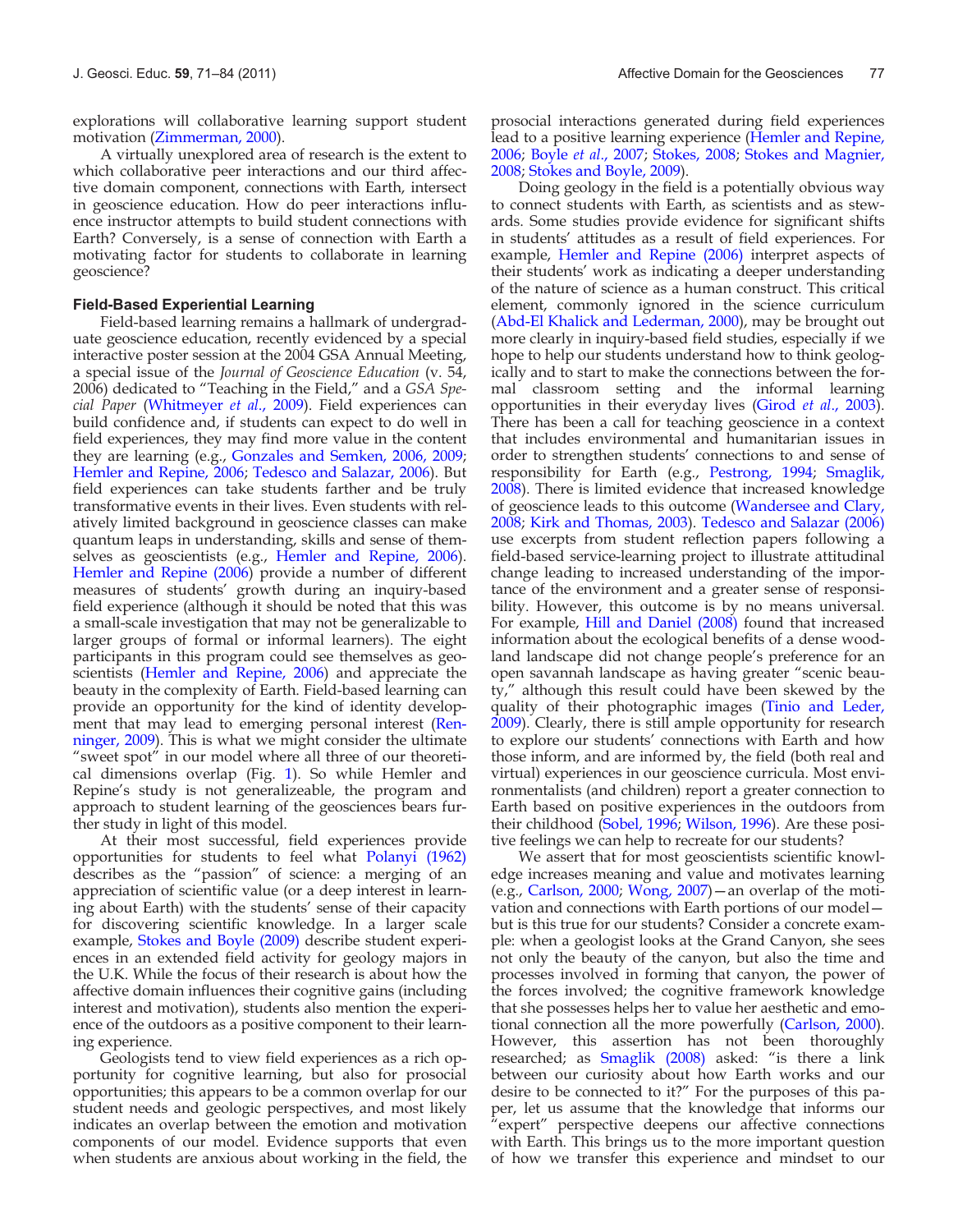students with their "novice" perspective. Introductory students in particular lack the expert framework (Chi [et al](#page-9-0)., [1981](#page-9-0); [Petcovic and Libarkin, 2007](#page-11-0)), and so are less likely to have cognitively informed emotional connections with geoscience. In a more quantitative example, [Leopold \(1969\)](#page-11-0) applied a diverse set of factors (physical, biologic and water quality, and human use and interest) to classify different river systems which resulted in a uniqueness score based on these different factors. He determined that reaches of river systems that held greater aesthetic values (e.g., Grand Canyon) also tended to possess larger uniqueness values [\(Leopold, 1969\)](#page-10-0).

One approach is for instructors to *model* their thinking processes and appreciation (Table [I](#page-2-0)). Sharing our passion for the beauty and awe we feel as we explain how we, as experts, see and think about a given outcrop on a given field trip, would theoretically help students to further value the content knowledge (motivation) and feel the con-nections with Earth ([Bransford](#page-9-0) et al., 2000). [Pugh \(2002\)](#page-11-0) describes some success in helping students to value content when the instructor shares his/her excitement and enthusiasm with the students, models how  $s/he$  thinks about the content in application to everyday observations, and then scaffolds that thinking by asking students to do the same. This develops the students' own expert framework (Chi et al[., 1981](#page-9-0)) upon which they can better learn to think as a geoscientist (Bransford et al., 2000; Petcovic and Libarkin, 2007) and understand why the content is valued. However, other workers have found that modeling is not enough to evoke a sense of harmony and connectedness in students. For example, Shane Cavanaugh (in [Wong, 2007\)](#page-13-0) designed her classroom research specifically to develop a sense of connection with the environment in her middle school students, by modeling, sharing evocative stories, and showing how science ideas enhanced her sublime experiences. However, this did not succeed: "in a discussion on the deep sense of quiet harmony she had felt on a recent walk in the woods, Cavanaugh's students were more concerned about the various dangerous or dirty things that might be encountered in a remote spot," [\(Wong, 2007,](#page-13-0) p. 81). One promising avenue of future research is the extent to which instructor modeling and scaffolding support in how we connect with Earth as experts can be successful in building college-level students' connections with Earth, and whether this also increases their sense of value of geoscience content.

## Place-Based Learning

Place-based learning ([Gruenewald, 2003a](#page-10-0); [Sobel, 2004](#page-12-0); [Gruenewald and Smith, 2008\)](#page-10-0) situates curriculum in local environments and communities through the use of local features, phenomena, and issues as context and scaffolding for content. Such curricula typically emphasize experiential learning in the field or service learning in the community, and often both [\(Gruenewald and Smith, 2008\)](#page-10-0). Place refers to any locality given meaning by human experience ([Tuan,](#page-12-0) [1977](#page-12-0)). People not only imbue places with diverse scientific and humanistic meanings; they also typically develop emotional attachments to them. The sense of place, as noted above, is defined as the set of all of the meanings and attachments affixed to a place by an individual or group [\(Brandenburg and Carroll, 1995](#page-9-0); [Williams and Stew](#page-12-0)[art, 1998](#page-12-0)). Hence, sense of place encapsulates both the cognitive and the affective connections between people and places. The place attachment component of sense of place corresponds to the emotional connections with Earth in our model (Table [I](#page-2-0)).

Leverage and enhancement of a student's sense of place are authentic and assessable learning outcomes of place-based teaching [\(Semken and Butler Freeman, 2008](#page-12-0)). These outcomes are met when students are enabled to find personally relevant meanings and develop attachments to the places they study. For example, in learning about surface water and groundwater systems, common subjects in most introductory geoscience courses, students should know whence their own water supply comes and where wastewater goes ([Orr, 1992\)](#page-11-0). Such understanding may result in a feeling of empowerment, which in turn can lead to political action in support of sustainable water use in their communities. In this way, the content is made personally relevant and a part of the student's identity (Table [I](#page-2-0)). Findings from a recent qualitative study (employing ethnographic methods) of a place-based Earth science course presented to a diverse group of in-service teachers indicate that the approach can enhance personal relevance of the discipline, and appreciation for surrounding geological features, systems, and processes ([Semken and Williams, 2008;](#page-12-0) [Williams and Semken, in press\)](#page-12-0).

As shown by [Tedesco and Salazar \(2006\)](#page-12-0), developing students' emotional feelings for a place and linking those feelings to the course content may result in students having greater value for what they are learning, and therefore develop a greater motivation to learn (an overlap of connections with Earth, emotion, and motivation). For nonscience majors, who may feel intimidated or bored by traditional science teaching [\(Hill, 2000;](#page-10-0) [Wright, 2000\)](#page-13-0), the place-based approach may be more successful. Science majors also benefit, since their schedules leave little room for all but the most superficial exploration of the humanities ([Shick,](#page-12-0) [2008\)](#page-12-0), and they can learn from the "real-life" applications of science knowledge and methods [\(Hill, 2000](#page-10-0)). Placebased approaches would seem to have added value for the students both from learning at a deeper level but also enjoying the learning experience. However, we need to explore beyond general attitudes to investigate how students value the content, in order to truly assess if there is a long-lasting impact on student attitudes and motivations (the "gestation time" problem: [Wright, 2000\)](#page-13-0).

An interesting question for future research is how this connection of place to the geoscience content ties into students' sense of their future goals as a source of motivation [\(Shell and Husman, 2001](#page-12-0)). Psychologists call students' belief that a task is instrumental to achieving future goals their "perceptions of instrumentality." Students who have high endogenous (internally generated) perception of instrumentality believe that the process of learning the course material, rather than simply completing the course or making a good grade, is necessary for achieving valued future goals. If students are able to internalize these ideas and connect the task to their own future goals, they are more likely to value the task and as a result, will improve their attitudes toward the content of the course [\(Husman and](#page-10-0) [Lens, 1999](#page-10-0)). A cautionary note for this future-goals research is sounded by [Wong \(2007\),](#page-13-0) who points out that educators and parents tend to focus more on students' future lives, while, for students, "school is life, not merely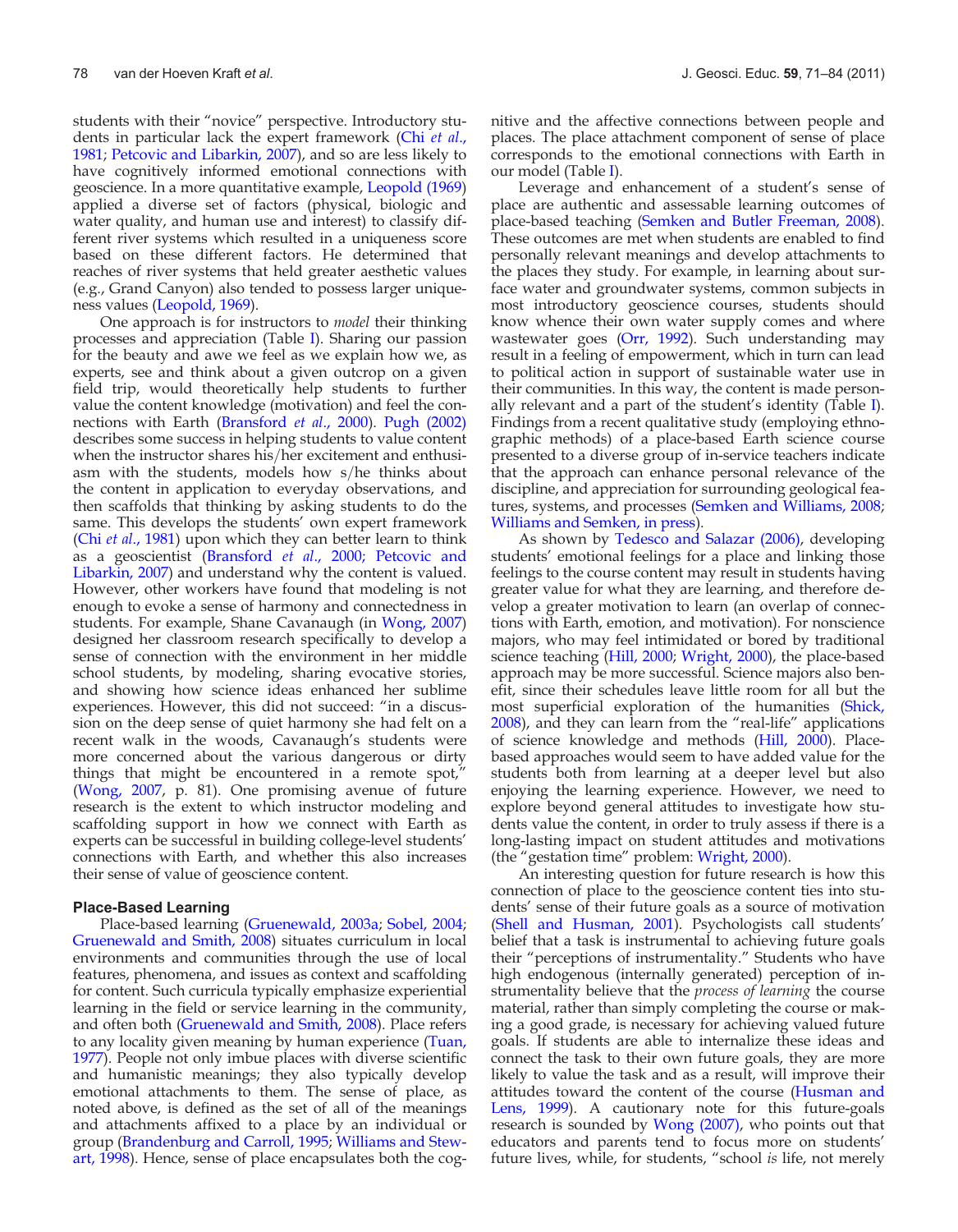preparation for it" (p. 84). For [Wong \(2007\),](#page-13-0) it is important for students to value the learning process in the here-andnow, and not just for what it might mean for their futures. Our role as faculty is to help students set both proximal goals to help with self-efficacy ([Zimmerman, 2000](#page-13-0)), but also in connecting these goals to longer term, future-distal goals [\(Husman and Lens, 1999\)](#page-10-0) which amplify the outcomes of the course. As faculty we need to help students see that setting future goals does not preclude attaching a value and instrumentality to the present.

## INSTRUMENTS FOR ASSESSING MOTIVATION, EMOTION, AND CONNECTIONS WITH EARTH

There are well-validated instruments from the educational psychology community already in place that we recommend should be examined and amended as appropriate for the geoscience community. The Motivated Strategies for Learning Questionnaire (MSLQ), originally described by [Pintrich and DeGroot \(1990\)](#page-11-0) and later modified for va-lidity and reliability by [Pintrich](#page-11-0) et al. (1993) assesses student values, expectancies for success, and emotion. There is ongoing research in order to gather a baseline of student attitudes and motivations in the geosciences across institutions around the United States (McConnell et al., 2006, 2009). The Self-Efficacy Questionnaire (SEQ) is very task and topic specific, so there is currently no geoscience specific SEQ; the guidelines for creating a SEQ are described by [Bandura \(2006\).](#page-9-0) The Perceptions of Instrumentality, originally described by [Husman](#page-10-0) et al. (2000), is used to assess student connection between course content and future goals. Interest has been assessed by [Harackiewicz](#page-10-0) et al[. \(2008\)](#page-10-0) in a validated survey administered both preand postinstruction.

A valid generalizable instrument for measurement of place attachment [\(Williams and Vaske, 2003](#page-12-0)), the affective component of sense of place, has been adapted from the environmental psychology literature for use in assessment of place-based learning in an introductory geoscience course [\(Semken and Butler Freeman, 2008\)](#page-12-0) and in the characterization of sense of place in different populations [\(Per](#page-11-0)[kins and Semken, 2008](#page-11-0); [Perkins, 2008;](#page-11-0) [Semken](#page-12-0) et al., 2009). There are several examples of surveys that have been used to assess student appreciation of landscapes by looking at photographs (e.g., [Balling and Falk, 1982](#page-9-0); [Tinio and Leder,](#page-12-0) [2009](#page-12-0)), which have been found to be internally reliable; but the external validity may still be in question. A number of survey instruments have been developed to measure environmental attitudes, values, or commitments to the environment, including those by [Rokeach \(1973\),](#page-11-0) [Schwarz and](#page-12-0) [Bilsky \(1990\),](#page-12-0) Stern et al. (1995; 1998), and [Dunlap](#page-10-0) et al. [\(2000\)](#page-10-0). Modifying one or more of these instruments to incorporate more specifically geological items could be an important direction of future research.

With all of these instruments available we propose a future research direction to validate this theory empirically as follows:

(1) Develop an instrument for connections with Earth by modifying current instruments previously mentioned in place attachment [\(William and Vaske,](#page-12-0) [2003\)](#page-12-0); appreciation of the natural world ([Balling and](#page-9-0) [Falk, 1982;](#page-9-0) Stets and Biga, 2003; [Tinio and Leder,](#page-12-0)

[2009](#page-12-0)), values of Earth [\(Dunlap et al, 2000](#page-10-0); [Rokeach,](#page-11-0) [1973](#page-11-0); [Schwarz and Bilsky, 1990](#page-12-0); and Stern et al., 1995, 1998) and possibly in conjunction with quantifying landscapes and regions (e.g., [Leopold, 1969](#page-11-0));

- (2) Measure the key motivations and goals of students in introductory (and upper division) geoscience courses by using currently validated instruments like the MSLQ ([Pintrich](#page-11-0) *et al.*, 1993) such as the work currently in progress by McConnell *et al.* (2006; 2009), the Perception of Instrumentality Instrument ([Husman](#page-10-0) et al., 2000), or by developing a geoscience specific Self-Efficacy Questionnaire ([Bandura, 2006\)](#page-9-0) specific to the geosciences; and
- (3) Extend emotional measurements beyond simple test anxiety (measured as a subscale within the MSLQ) by examining positive emotions such as interest, for which the instrument developed by [Harackiewicz](#page-10-0) et al., 2008 would be an appropriate instrument to modify and validate for the geoscience community. The validation of not-yet-developed instruments may require qualitative investigations of experts (as demonstrated by [Chawla, 1999](#page-9-0), and [Hayes-Conroy and Vander](#page-10-0)[beck, 2005](#page-10-0), in which interviews helped to develop categories and themes) to determine common elements across disciplines and career pathways.
- (4) Last, testing of this model in the U.S., as well as in other countries, will be needed to ensure that this theory is valid internationally.

## **CONCLUSIONS**

Measuring how students respond to our practices in the classroom and ultimately to the content they learn can only be done if we measure for the components from the affective domain. For example, recent work indicates that the more students have a clear sense of their future goals (that are not related to the geosciences), the less they value the content provided in their introductory geoscience courses even if they are highly motivated and academically succesful ([Husman](#page-10-0) *et al.,* 2007). It is important to figure out how to motivate our students to value the content while adhering to their future goals. This may require a reanalysis of how we teach introductory geoscience classes and what content we cover within that domain. Recent work in the U.S. and the European Union has focused on this very topic in examining what is truly essential for a student to learn about geoscience [\(Fuhrman et al., 2005](#page-10-0); [Earth Science](#page-10-0) [Literacy Initiative, 2010;](#page-10-0) Boyle et al[., 2009](#page-9-0)); both the content and the context need to be considered in this process [\(Lewis and Baker, 2010](#page-11-0)).

Future directions for understanding connections with Earth include the need for an empirical study to examine ways of measuring students connections (or disconnections) with Earth. The dearth of literature on this subject illustrates an overall lack of conceptual framework to explain student experience with connections with Earth. The research agenda we propose here may be the beginning steps toward developing this important explanatory framework. Future research may address whether cooperative learning in the classroom can help to support student connections with Earth; if the notions of connections with Earth may be a way to help student move from what [Hidi](#page-10-0)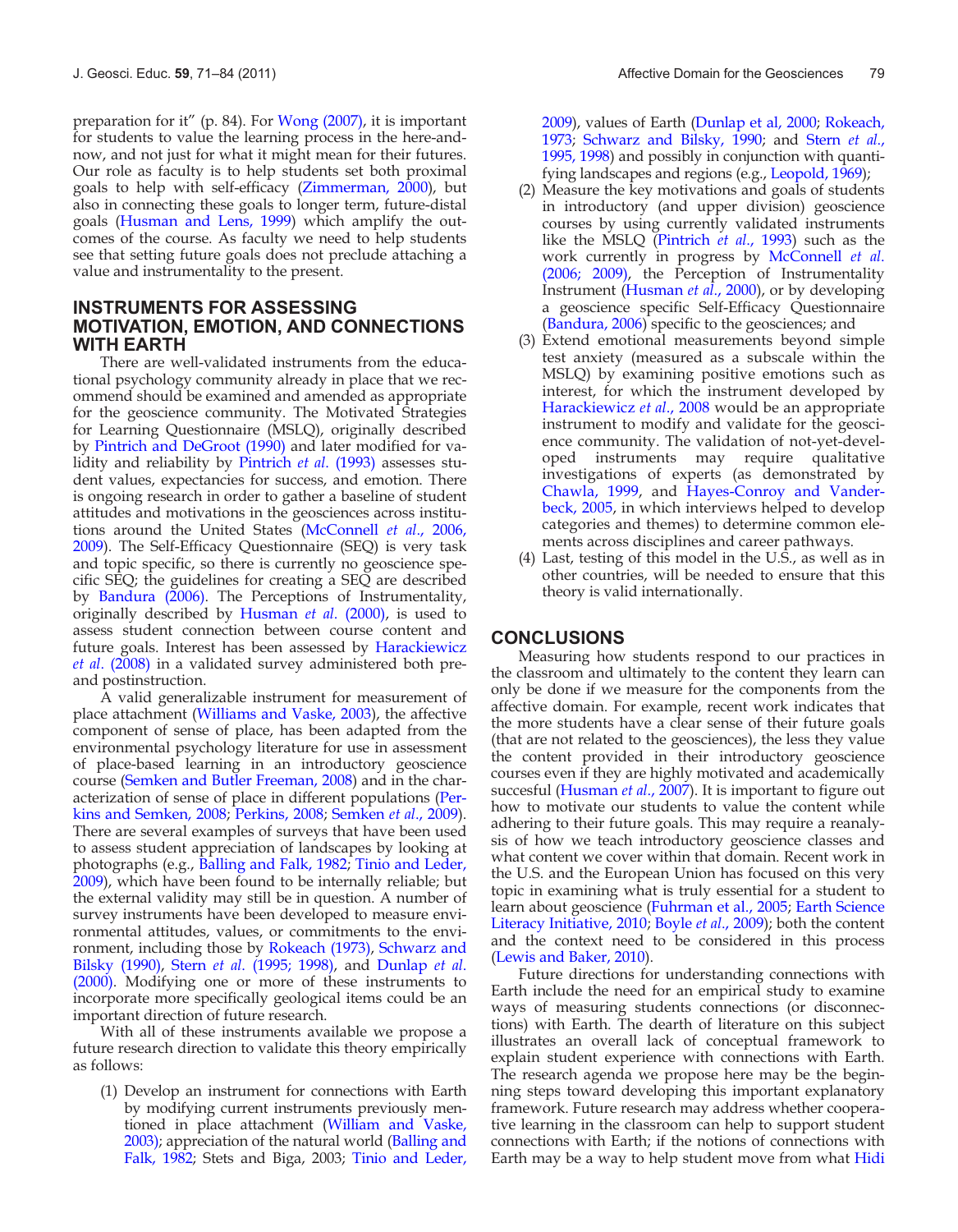<span id="page-9-0"></span>[and Renninger \(2006\)](#page-10-0) discuss as "situationed" to "individual interest;" if engaging in field work helps students to develop a greater connection with Earth; and if modeling our own connections with Earth can help students to start to develop a similar expert framework. We invite our European colleagues to test this model in non-U.S. settings to determine if this model subsumes culture.

There have been recent calls for changes in how we as a community of geoscience educators can encourage students to become majors as enrollments in geoscience pro-grams decline across the U.S. and the world [\(Ridky, 2002](#page-11-0); [Czujko, 2007;](#page-10-0) Boyle et al., 2009). The current approach is not generating the numbers our society will need to replace retiring teachers in the K–12 system [\(Lewis, 2008](#page-11-0)) and within the workforce as a whole (see Associated Press, 2009). Another area of research would be to investigate if there are ways to engage this model with a younger population, in an effort to determine how we may be able to reach students at a critical time in the geoscience "pipeline" model (Levine et al[., 2007](#page-11-0)). As geoscientists, we need to work harder at recruiting students who may be initially less than attracted to the idea of geoscience ([Tobias, 1990](#page-12-0); [Lewis and Baker, 2010\)](#page-11-0). As geoscience educators, our goal should be to emphasize where some of the common goals and values between geoscientists and students overlap, (e.g., prosocial goals, sense of place, etc.) so students will value the topic they have been "forced" to learn as an introductory science. Examples posed within this paper—cooperative learning experiences in the classroom, field experiences, and place-based learning—are proposed as possible future directions for empirical research to determine if this model is valid for enhancing both student learning of the content and valuing the content they are learning.

#### Acknowledgments

Much of the time needed for the research in this article was made possible by a sabbatical appointment funded by the Maricopa County Community College District. Original ideas for this paper emerged from the NAGT On the Cutting Edge Workshop on Student Motivations and Attitudes: The Role of the Affective Domain in Geoscience Learning. The authors would like to thank the reviewers for their thoughtful comments that helped to strengthen this article.

## REFERENCES

- Abd-El Khalick, F., and Lederman, N.G., 2000, Improving science teachers' conceptions of nature of science: A critical review of the literature: International Journal of Science Education, v. 22, p. 665–701.
- Aikenhead, G.S., 1996, Science education: Border crossing into the subculture of science: Studies in Science Education, v. 27, p. 1–52.
- Aikenhead, G.S., 1997, Toward a First Nations cross-cultural science and technology curriculum: Science Education, v. 81, p. 217–238.
- Aikenhead, G.S., and Jegede, O.J., 1999, Cross-cultural science education: A cognitive explanation of a cultural phenomenon: Journal of Research in Science Teaching, v. 36, p. 269–287.
- Ainley, M., Corrigan, M., and Richardson, N., 2005, Students, tasks and emotions: Identifying the contribution of emotions to students' reading of popular culture and popular science texts: Learning and Instruction, v. 15, p. 433–447.
- Ainley, M., Hidi, S., and Berndorff, D., 2002, Interest, learning, and the psychological processes that mediate their relationship: Journal of Educational Psychology, v. 94, p. 545–561.
- Associated Press, 2009, Even as layoffs persist, some good jobs go begging: New York Times, New York.
- Baker, T.R., and White, S.H., 2003, The effects of G.I.S. on students' attitudes, self-efficacy, and achievement in middle school science classrooms: Journal of Geography v. 102, p. 243–254.
- Balling, J.D., and Falk, J.H., 1982, Development of visual preference for natural environments: Environment and Behavior, v. 14, p. 5–28.
- Bandura, A., 1977, Self-efficacy: Toward a unifying theory of behavioral change: Psychological Review, v. 84, p. 191–215.
- Bandura, A., 2006, Guide for creating self-efficacy scales, in Parajes, F., and Urdan, T.C., eds., Self-efficacy beliefs of adolescents: Greenwich, CT, Information Age Publishing, p. 307–337.
- Bedell, R., 2001, The anatomy of nature: Geology & American landscape painting, 1825–1875: Princeton, NJ, Princeton University Press, p. 185.
- Bloom, B.S., 1956, Taxonomy of educational objectives, handbook I: The cognitive domain: New York, David McKay Co. Inc.
- Boekaerts, M., and Minnaert, A., 2006, Affective and motivational outcomes of working in collaborative groups: Educational Psychology, v. 26 p. 187–208.
- Bologna Process, 2010, The official Bologna Process website towards the European Higher Education Area: [http://](http://www.ond.vlaanderen.be/hogeronderwijs/bologna/) [www.ond.vlaanderen.be/hogeronderwijs/bologna/](http://www.ond.vlaanderen.be/hogeronderwijs/bologna/) website accessed 27 September 2010.
- Boyle, A.P., Maguire, S., Martin, A., Milsom, C., Nash, R., Rawlinson, S., Turner, A., Wurthmann, S., and Conchie, S., 2007, Fieldwork is good: The student perception and the affective domain: Journal of Geography in Higher Education, v. 31, p. 299–317.
- Boyle, A.P., Ryan, P., and Stokes, A., 2009, External drivers for changing fieldwork practices and provision in the UK and Ireland, in Whitmeyer, S.J., Mogk, D.W., and Pyle, E.J., eds., Field geology education: Historical perspectives and modern approaches: Boulder, CO, Geological Society of America, p. 313–321.
- Brady, E., 2003, Aesthetics of the natural environment: Edinburgh, Edinburgh University Press.
- Brady, E., Holland, A., and Rawles, K., 2004, Walking the talk: Philosophy of conservation on the Isle of Rum: Worldviews, v. 8, p. 280–297.
- Brandenburg, A.M., and Carroll, M.S., 1995, Your place or mine?: The effect of place creation on values and landscape meanings: Society and Natural Resources, v. 8, p. 381–398.
- Bransford, J.D., Brown, A.L., Cocking, R.R., Donovan, M.S., and Pellegrino, J.W., editors, 2000, How people learn: Brain, mind, experience, and school (Expanded ed.): Washington, D.C., National Academy Press.
- Brophy, J., 2004, Motivating students to learn (2nd ed.): Mahwah, NJ, Lawrence Erlbaum Associates, Inc., p. 418.
- Brophy, J., 2008, Developing students' appreciation of what is taught in school: Educational Psychologist, v. 43, p. 132–141.
- Budd, M., 2002, The aesthetic appreciation of nature: Essays on the aesthetics of nature: Oxford, Oxford University Press, p. 158.
- Carlson, A., 2000, Aesthetics and the environment: The appreciation of nature, art, and architecture: London, Routledge, p. 247.
- Carroll, N., 1993, On being moved by nature: between religion and natural history, in Kernal, S. and Gaskell, I., eds., Landscape, natural beauty, and the arts: Cambridge, Cambridge University Press, p. 244–266.
- Chawla, L., 1999, Life paths into effective environmental action, Journal of Environmental Education, v. 31 p. 15–27.
- Chi, M.T.H., Feltovich, P.J., and Glaser, R., 1981, Categorization and representation of physics problems by experts and novices: Cognitive Science, v. 5, p. 121–152.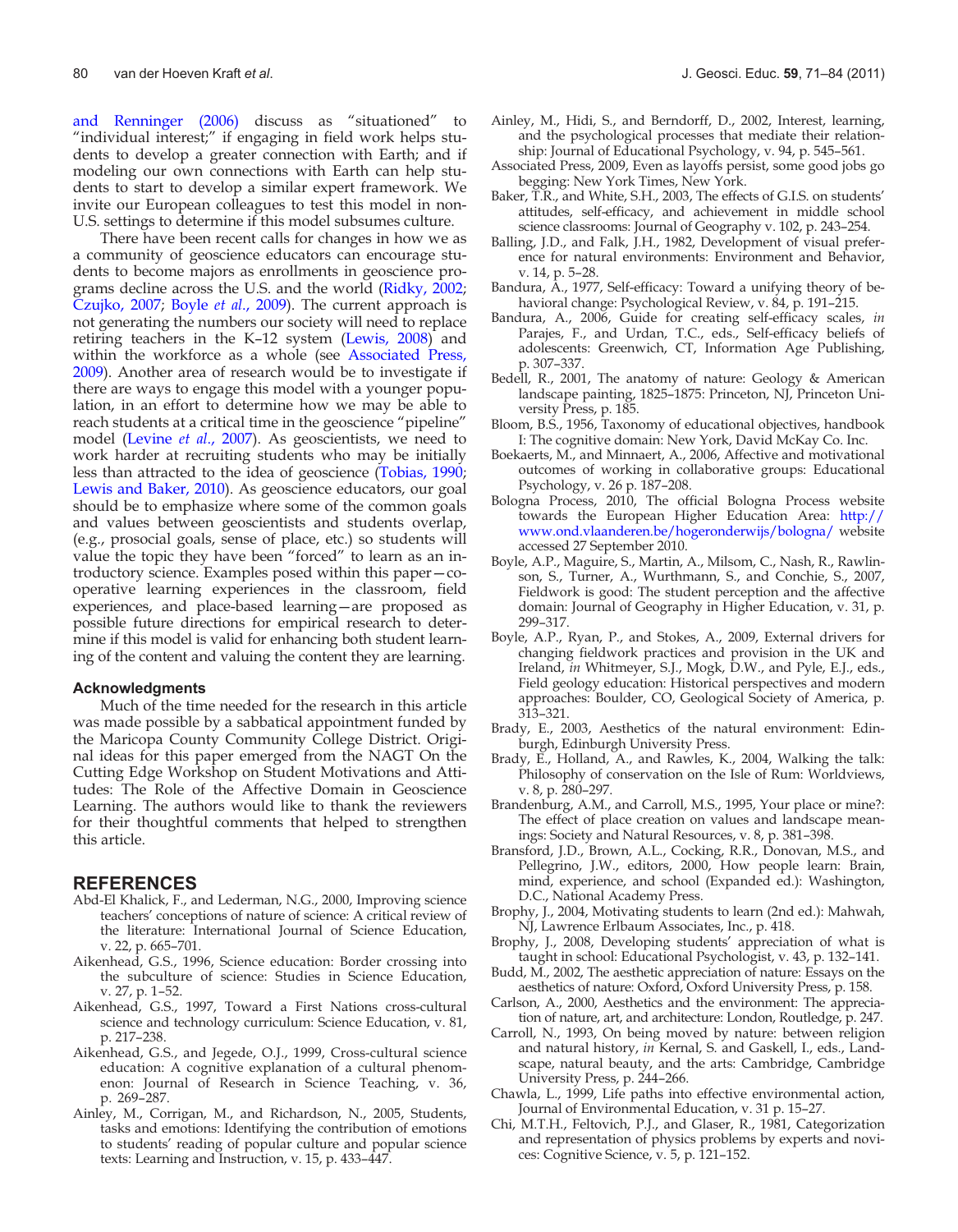- <span id="page-10-0"></span>Crouch, C.H., and Mazur, E., 2001, Peer instruction: Ten years of experience and results: American Journal of Physics, v. 69, p. 970–977.
- Czujko, R., 2007, Geoscience Workforce Trends, Role of Departments in Preparing Future Geoscience Professionals, Retrieved May 9, 2009, from [http://scrc.carleton.edu/departments/](http://scrc.carleton.edu/departments/professional/workforce.html.) [professional/workforce.html.](http://scrc.carleton.edu/departments/professional/workforce.html.)
- Dagher, Z.R., and Boujaoude, S., 1997, Scientific views and religious beliefs of college students: The case of biological evolution: Journal of Research in Science Teaching, v. 34, p. 429–445.
- Darwin, C., 1845, The voyage of the Beagle: Darwin's five-year circumnavigation, in Chap. 17. Galapagos Archipelago: Santa Barbara, The Narrative Press, 2001: p. 537.
- Deci, E.L., and Ryan, R.M., 2008, Facilitating optimal motivation and psychological well-being across life's domains: Canadian Psychology/Psychologie Canadienne, v. 49, p. 14–23.
- Dewey, J., 1934, Art as experience: New York, Perigree.
- Dietz, T., Fitzgerald, A., and Shwom, R., 2005, Environmental values: Annual Review of Environmental Resources, v. 30, pp. 335–372.
- Donaldson, D.P., 2001, Teaching geography's four traditions with poetry: Journal of Geography, v. 100, p. 24–31.
- Dunlap, R.E., VanLiere, K.D., Mertig, A.G., and R.E. Jones, 2000, Measuring endorsement of the New Ecological Paradigm: A revised NEP scale: Journal of Social Issues, v. 56, p. 425–442
- Earth Science Literacy Initiative, 2010, Earth Science Literacy Principles Guide: available at [http://www.earthscienceliteracy.](http://www.earthscienceliteracy.org) [org.](http://www.earthscienceliteracy.org)
- Eerola, T., 2008, Geoaesthetics and its applications: International Geological Congress, Abstracts/Congres Geologique International, Resumes, v. 33.
- Efklides, A., and Petkaki, C., 2005, Effects of mood on students' metacognitive experiences: Learning and Instruction, v. 15, p. 415–431.
- Elkins, J.T., and Elkins, N.M.L., 2007, Teaching geology in the field: Significant geoscience concept gains in entirely fieldbased introductory geology courses: Journal of Geoscience Education, v. 55, p. 126–132.
- Flannery, M., 1992, Using science's aesthetic dimension in teaching science: Journal of Aesthetic Education, v. 26, p. 1–15.
- Fox Keller, E., 1983, A feeling for the organism: The life and work of Barbara McClintock: New York, W.H. Freeman.
- Fuhrman, M., Husman, J., Kraft, K.J., Semken, S., and Srogi, L., 2007, Achievement motivation in the geosciences: Bringing our joy to our students: Geological Society of America Abstracts with Programs, v. 39, p. 550.
- Fuhrman, M., Srogi, L., Kraft, K.J., Linneman, S.R., Yoshinobu, A.S., and Zalles, D., 2005, The geoscience concept crystal; a map to facilitate development of well-aligned undergraduate geoscience curricula and assessments: Geological Society of America Abstracts with Programs, v. 37, p. 223.
- Gilbert, L.A., Wirth, K.R., Stempien, J.A., Budd, D.A., Bykerk-Kauffman, A., Jones, M. H., Knight, C., van der Hoeven Kraft, K.J., Matheney, R.K., McConnell, D., Nell, R.M., Nyman, M., Perkins, D., and Vislova, T., 2009, What motivations and learning strategies do students bring to introductory geology?: GARNET part 2, students: Geological Society of America Abstracts with Programs, v. 31, p. 603.
- Girod, M., Rau, C., and Schepige, A., 2003, Appreciating the beauty of science ideas: Teaching for aesthetic understanding: Science Education, v. 87, p. 574–587.
- Godlovitch, S., 1994, Icebreakers: Environmentalism and natural aesthetics, Journal of Applied Philosophy, v. 11, p. 15–30.
- Goetz, T., Frenzel, A.C., Pekrun, R., and Hall, N.C., 2006, The domain specificity of academic emotional experiences: Journal of Experimental Education, v. 75, p. 5–29.
- Goetz, T., Pekrun, R., Hall, N., and Haag, L., 2006, Academic emotions from a social-cognitive perspective: Antecedents and domain specificity of students' affect in the context of

Latin instruction: British Journal of Educational Psychology, v. 76, p. 289–308.

- Gonzales, D., and Semken, S., 2006, Integrating undergraduate education and scientific discovery through field research in igneous petrology: Journal of Geoscience Education, v. 54, p. 133–142.
- Gonzales, D., and Semken, S., 2009, A comparative study of fieldinquiry in an undergraduate petrology course, in Whitmeyer, S.J., Mogk, D.W., and Pyle, E.J., eds., Field geology education: Historical perspectives and modern approaches: Geological Society of America Special Paper 461: Boulder, CO, Geological Society of America, p. 205–221.
- Gruenewald, D.A., 2003a, Foundations of place: A multidisciplinary framework for place-conscious education: American Educational Research Journal, v. 40, p. 619–654.
- Gruenewald, D.A., 2003b, The best of both worlds: A critical pedagogy of place: Educational Researcher, v. 32, p. 3–12.
- Gruenewald, D.A., and Smith, G.A., editors, 2008, Place-based education in the global age: Local diversity: New York, Lawrence Erlbaum Associates.
- Harackiewicz, J.M., Barron, K.E., Tauer, J.M., Carter, S.M., and Elliot, A.J., 2000, Short-term and long-term consequences of achievement goals: Predicting interest and performance over time: Journal of Educational Psychology, v. 92, p. 316–330.
- Harackiewicz, J.M., Durik, A.M., Barron, K.E., Linnenbrink-Garcia, L., and Tauer, J. M., 2008, The role of achievement goals in the development of interest: Reciprocal relations between achievement goals, interest, and performance: Journal of Educational Psychology, v. 100, p. 105–122.
- Hayes-Conroy, J.S., and Vanderbeck, R.M., 2005, Ecological identity work in higher education: Theoretical perspectives and a case study: Ethics, Place and Environment, v. 8, p. 309–329.
- Hemler, D., and Repine, T., 2006, Teachers doing science: An authentic geology research experience for teachers: Journal of Geoscience Education, v. 54, p. 93–102.
- Hepburn, R.W., 1984, "Wonder" and other essays: Eight studies in aesthetics and neighboring fields: Edinburgh, Edinburgh University Press, p. 192.
- Hidi, S., and Renninger, K.A., 2006, The four-phase model of interest development: Educational Psychologist, v. 41, p. 111–127.
- Hidi, S., Renninger, K.A., and Krapp, A., 2004, Interest, a motivational variable that combines affective and cognitive functioning, in Dai, D.Y. and Sternberg, R.J., eds., Motivation, emotion, and cognition: Integrative perspectives on intellectual functioning and development: Mahwah, NJ, Lawrence Erlbaum Associates Publishers, p. 89–115.
- Hill, D., and Daniel, T.C., 2008, Foundations for an ecological aesthetic: Can information alter landscape preferences?: Society and Natural Resources, v. 21, p. 34–49.
- Hill, P.S., 2000, Teaching geochemistry through the artistic use of glass, ceramics, and glazes: Journal of Geoscience Education, v. 48, p. 276–279, 347.
- Husman, J., and Hilpert, J., 2007, The intersection of students' perceptions of instrumentality, self-efficacy, and goal orientations in an online mathematics course: Zeitschrift für Pädagogische Psychologie, v. 21, p. 229-239.
- Husman, J., and Lens, W., 1999, The role of the future in student motivation: Educational Psychologist, v. 34, p. 113–125.
- Husman, J., Lynch, C., Hilpert, J., Duggan, M.A., Kim, W., and Chung, W., 2007, When learning seems (un)important: Future time perspective and post-secondary students' selfregulatory strategy use: Biannual Meeting of the European Association for Research on Learning and Instruction: Budapest, Hungary.
- Husman, J., McCann, E., and Crowson, M.H., 2000, Volitional strategies and future time perspective: Embracing the complexity of dynamic interactions: International Journal of Educational Research, v. 33, p. 777–799.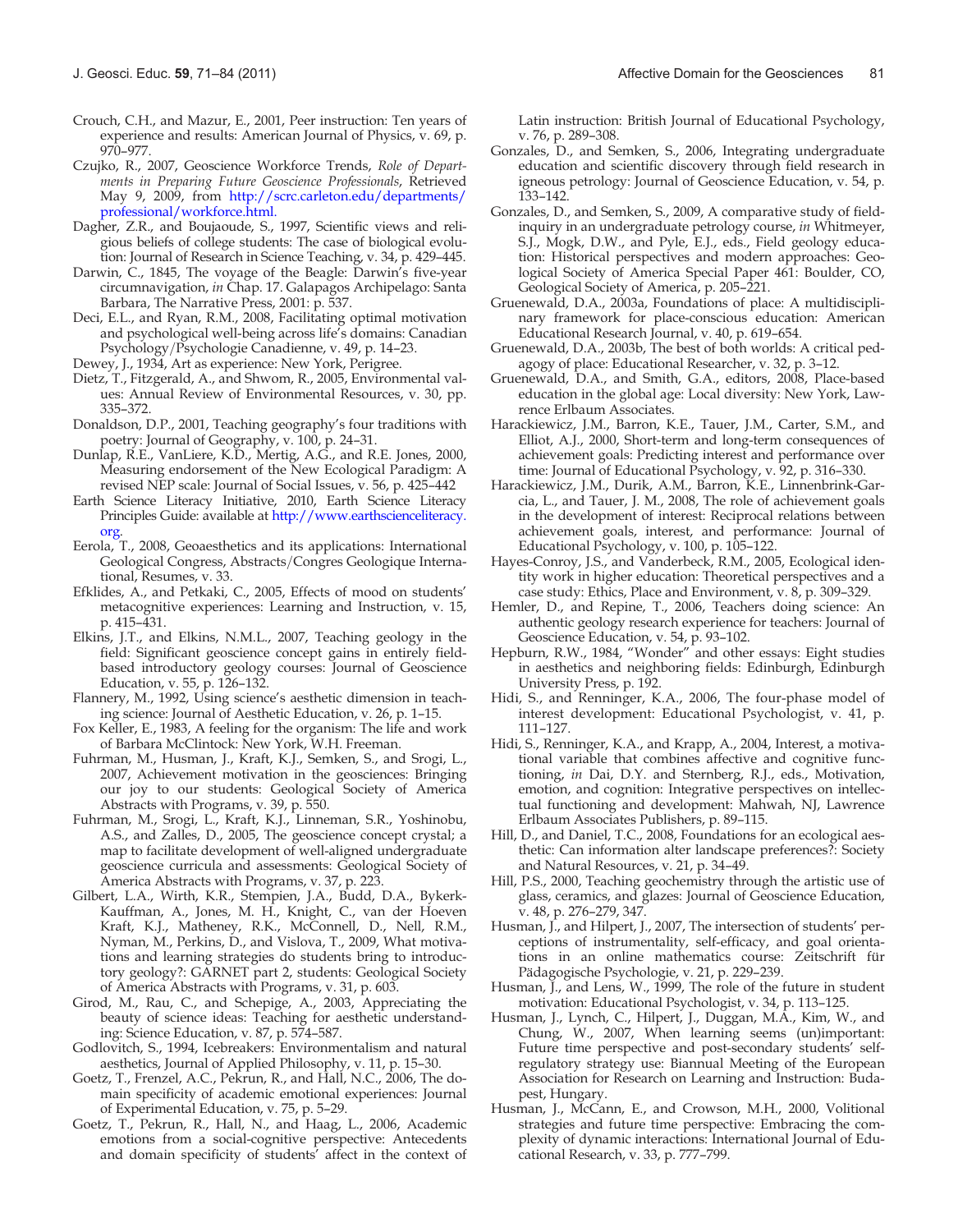- <span id="page-11-0"></span>Jarrett, O.S., and Burnley, P.C., 2003, Engagement in authentic geoscience research: Evaluation of research experiences of undergraduates and secondary teachers: Journal of Geoscience Education, v. 51, p. 85–90.
- Johnson, D.W., Johnson, R.T., and Smith, K.A., 1991, Active learning: Cooperation in the college classroom: Edina, MN, Interaction Book Company, p. 153.
- Kellert, S.R., 1996, The value of life: Washington, D.C., Island, p. 263.
- Kieffer, S.W., 2006, The concepts of beauty and creativity: Earth science thinking, in Manduca, C.A., and Mogk, D.W., eds., Earth and mind: How geologists think and learn about the Earth: Geological Society of America Special Paper 413, p. 3–11.
- Kirk, K.B., and Thomas, J.J., 2003, The lifestyle project: Journal of Geoscience Education, v. 51, p. 496–499.
- Krathwohl, D.R., Bloom, B.S., and Masia, B.B., 1964, Taxonomy of educational objectives: Book 2, affective domain: New York, Longman, p. 196.
- Leopold, L.B., 1969, Landscape esthetics: Natural History, v. 78, p. 36–45.
- Levine, R., Gonzalez, R., Cole, S., Fuhrman, M., and Carlson Le Floch, K., 2007, The geoscience pipeline: A conceptual framework: Journal of Geoscience Education, v. 55, p. 458–468.
- Lewis, E.B., 2008, Content is not enough: A history of secondary earth science teacher preparation with recommendations for today: Journal of Geoscience Education, v. 56, p. 445–455.
- Lewis, E.B., and Baker, D.R., 2010, A call for a new geoscience education research agenda: Journal of Research in Science Teaching, v. 47, p. 121–129.
- Linnenbrink, E., 2008, The role of affect in student learning: A multi-dimensional approach to considering the interaction of affect, motivation and engagement, in Schutz, P.A., and Pekrun, R., eds., Emotion in education: Burlington, MA, Academic, p. 107–124.
- McConnell, D., Jones, M.H., Budd, D.A., Bykerk-Kauffman, A., Gilbert, L.A., Knight, C., Kraft, K.J., Nyman, M., Stempien, J., Vislova, T., Wirth, K.R., Perkins, D., Matheney, R.K., and Nell, R.M., 2009, Baseline data on motivation and learning strategies of students in physical geology courses at multiple institutions: GARNET part 1, overview: Geological Society of America Abstracts with Program, v. 41, p. 603.
- McConnell, D.A., Steer, D.N., Owens, K.D., Knott, J.R., Van Horn, S., Borowski, W., Dick, J., Foos, A., Malone, M., McGrew, H., Greer, L., and Heaney, P.J., 2006, Using conceptests to assess and improve student conceptual understanding in introductory geoscience courses: Journal of Geoscience Education, v. 54, p. 61–68.
- Mogk, D.W., 2008, Human connections with Earth: From the practical to the sublime: Geological Society of America Abstracts with Program, v. 40, p. 246.
- Montgomery, S.L., 2000, Were artists the first teachers of geology?: Journal of Geoscience Education, v. 48, p. 325–328.
- Moores, E.M., 2008, Why study geology?: Geological Society of America Abstracts with Program, v. 40, p. 247.
- Neumann, A., 2005, To glimpse beauty and awaken meaning: Scholarly learning as aesthetic experience: Journal of Aesthetic Education, v. 39, p. 68–88.
- Nuhfer, E., 2008, "There's no place like home"—Expanding sense of uniqueness of home as a path to enlisting students' desire to learn how Earth works: Geological Society of America Abstracts with Program, v. 40, p. 247.
- Orion, N., and Hofstein, A., 1994, Factors that influence learning during a scientific field trip in a natural environment: Journal of Research in Science Teaching, v. 31, p. 1097–1119.
- Orr, D.W., 1992, Ecological literacy: Education and the transition to a postmodern world: Albany, NY, State University of New York Press.
- Parsons, G., 2006, Theory, observation, and the role of scientific understanding in the aesthetic appreciation of nature, Canadian Journal of Philosophy, v. 36, p. 165–186.
- Patrick, H., Turner, J.C., Meyer, D.K., and Midgley, C., 2003, How teachers establish psychological environments during the first days of school: Associations with avoidance in mathematics: Teachers College Record, v. 105, p. 357–382.
- Pekrun, R., Goetz, T., Titz, W., and Perry, R., 2002, Academic emotions in students' self-regulated learning and achievement: A program of qualitative and quantitative research: Educational Psychologist, v. 37, p. 91–105.
- Perkins, T., 2008, Place attachment in geology students and the general public [M.S. thesis]: Tempe, Arizona State University, p. 59.
- Perkins, T., and Semken, S., 2008, Senses of place: Place attachment in geology students and the general public: Geological Society of America Abstracts with Programs, v. 40, p. 90.
- Pestrong, R., 1994, Geosciences and the arts: Journal of Geological Education, v. 42, p. 249–257.
- Pestrong, R., 2000, Geology—The sensitive science: Journal of Geoscience Education, v. 48, p. 333–336.
- Petcovic, H.L., and Libarkin, J.C., 2007, Research in science education: The expert-novice continuum: Journal of Geoscience Education, v. 55, p. 333–339.
- Pintrich, P.R., and DeGroot, E., 1990, Motivational and self-regulated learning components of classroom academic performance: Journal of Educational Psychology, v. 82, p. 33–40.
- Pintrich, P.R., Smith, D.A.F., Garcia, T., and McKeachie, W.J., 1993, Reliability and predictive validity of the motivated strategies for learning questionnaire (MSLQ): Educational and Psychological Measurement, v. 53, p. 801–813.
- Polanyi, M., 1962, Personal knowledge: Chicago, University of Chicago Press, p. 428.
- Posnanski, T.J., 2007, A redesigned geoscience content course's impact on science teaching self-efficacy beliefs: Journal of Geoscience Education, v. 55, p. 152–157.
- Pugh, K.J., 2002, Teaching for transformative experiences in science: An investigation of the effectiveness of two instructional elements: Teachers College Record, v. 104, p. 1101–1137.
- Renninger, A.K., 2009, Interest and identity development in instruction: An inductive model: Educational Psychologist, v. 44, p. 105–118.
- Renninger, K.A., and Hidi, S., 2002, Student interest and achievement: Developmental issues raised by a case study, in Wigfield, A., and Eccles, J.E., eds., The development of achievement motivation: San Diego, Academic, p. 173–195.
- Ridky, R., 2002, Why we need a corps of earth science educators: Geotimes, v. 47, p. 16–19.
- Rokeach, M., 1973, The nature of human values: New York, Free, p. 438.
- Rosario, J., and Collazo, E., 1981, Aesthetic codes in context: An exploration in two preschool classrooms: Journal of Aesthetic Education, v. 15, p. 71–82.
- Rosenberg, G.D., 2000, Making space for art in the earth sciences: Journal of Geoscience Education, v. 48, p. 273–275.
- Rule, A.C., Carnicelli, L.A., and Kane, S.S., 2004, Using poetry to teach about minerals in earth science class: Journal of Geoscience Education, v. 53, p. 10–14.
- Ryan, R.M., and Deci, E.L., 2000, Self-determination theory and the facilitation of intrinsic motivation, social development, and well-being: American Psychologist, v. 55, p. 68–78.
- Schunk, D.H., and Pajares, F., 2005, Competence perceptions and academic functioning, in Elliot, A.J., and Dweck, C.S., eds., Handbook of competence and motivation: New York, Guilford Publications, p. 85–104
- Schunk, D.H., Pintrich, P.R., and Meece, J.L., 2008, Motivation in education: Theory, research and applications: Upper Saddle River, NJ, Pearson Education, Inc., p. 433.
- Schutz, P.A., and Pekrun, R., editors, 2007, Emotion in education: San Diego, CA, Elsevier Academic, p. 348.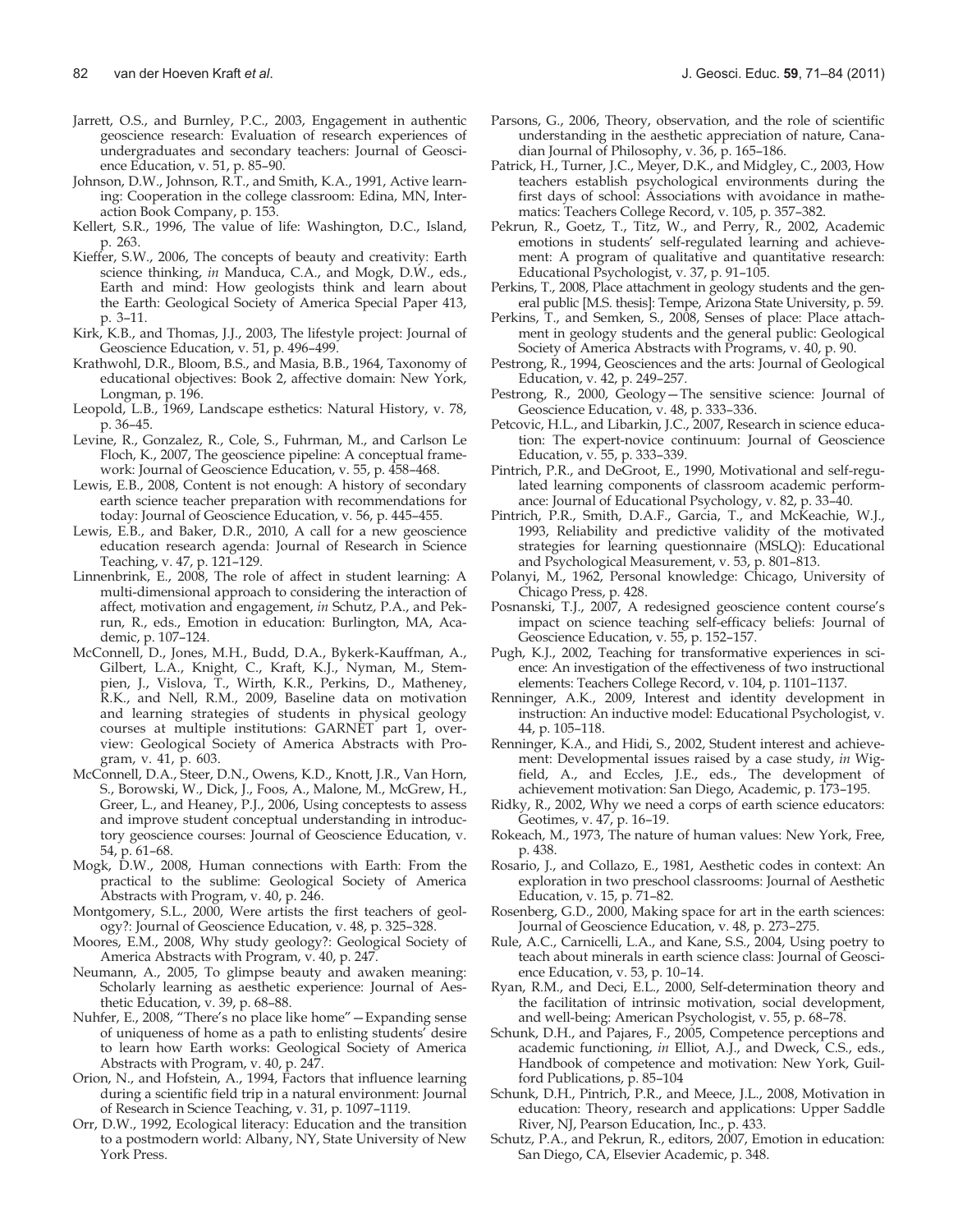- <span id="page-12-0"></span>Schwartz, S.H., and Bilsky, W., 1990, Toward a theory of the universal content and structure of values: Extensions and crosscultural replications: Journal of Personality and Social Psychology, v. 58, p. 878–91.
- Science Education Resource Center, 2007, Student motivations and attitudes: The role of the affective domain in geoscience learning, on the cutting edge—Professional development for geoscience faculty: available at [http://serc.carleton.edu/](http://serc.carleton.edu/NAGTWorkshops/affective/) [NAGTWorkshops/affective/.](http://serc.carleton.edu/NAGTWorkshops/affective/)
- Semken, S., 2005, Sense of place and place-based introductory geoscience teaching for American Indian and Alaska Native undergraduates: Journal of Geoscience Education, v. 53, p. 149–157.
- Semken, S., and Butler Freeman, C., 2007, Cognitive and affective outcomes of a Southwest place-based approach to teaching introductory geoscience, in Proceedings of the National Association for Research in Science Teaching, New Orleans, Louisiana.
- Semken, S., and Butler Freeman, C., 2008, Sense of place in the practice and assessment of place-based science teaching: Science Education, v. 92, p. 1042–1057.
- Semken, S., Butler Freeman, C., Bueno Watts, N., Neakrase, J., Dial, R., and Baker, D., 2009, Factors that influence sense of place as a learning outcome of place-based geoscience teaching: Electronic Journal of Science Education, v. 13, p. 136–159.
- Semken, S., and Williams, D., 2008, Situating Earth and space sciences in Superior: Toward place-based K–12 education in a culturally and geologically diverse Southwestern region: Geological Society of America Abstracts with Programs, v. 40, p. 90.
- Shell, D.F., and Husman, J., 2001, The multivariate dimensionality of personal control and future time perspective beliefs in achievement and self-regulation: Contemporary Educational Psychology, v. 26, p. 481–506.
- Shell, D.F., and Husman, J., 2008, Control, motivation, affect, and strategic self-regulation in the college classroom: A multidimensional phenomenon: Journal of Educational Psychology, v. 100, p. 443–459.
- Shick, J.M., 2008, Toward an aesthetic marine biology: Art Journal, Winter, p. 62–86.
- Smaglik, S.M., 2008, The human connection with Planet Earth: What is it and why is it important?: Geological Society of America Abstracts with Program, v. 40, p. 246
- Smith, M.K., Wood, W.B., Adams, W.K., Wieman, C., Knight, J.K., Guild, N., and Su, T.T., 2009, Why peer discussion improves student performance on in-class concept questions: Science, v. 323, p. 122–124.
- Sobel, D., 1996, Beyond ecophobia: Reclaiming the heart in nature education: Great Barrington, MA, The Orion Society, p. 45.
- Sobel, D., 2004, Place-based education: Connecting classrooms and communities: Great Barrington, MA, The Orion Society, p. 109.
- Srogi, L., Fuhrman, M., Husman, J., Kraft, K.J., and Semken, S., 2008, Using an achievement motivation model to understand the affective and cognitive benefits of cooperative mineralogy exams: Geological Society of America Abstracts with Programs, v. 40, p. 494.
- Stern, P.C., Dietz, T., and Guagnano, G.A., 1998, A brief inventory of values: Educational and Psychological Measurement, v. 58, p. 884–1001.
- Stern, P.C., Dietz, T., Kalof, L., and Guagnano, G., 1995, Values, beliefs and proenvironmental action: Attitude formation toward emergent attitude objects: Journal of Applied Social Psychology, v. 25, p. 1611–1636.
- Stets, J.E., and Biga, C.F., 2003, Bringing identity theory into environmental sociology: Sociological Theory, v. 21, p. 398–423.
- Stokes, A., 2008, What can social learning theory tell us about fieldwork?: Geological Society of America Abstracts with Programs, v. 40, p. 365.
- Stokes, A., and Boyle, A.P., 2009, The undergraduate geoscience fieldwork experience: Influencing factors and implications

for learning, in Whitmeyer, S. J., Mogk, D.W., and Pyle, E.J., eds., Field geology education: Historical perspectives and modern approaches: Boulder, CO, Geological Society of America, p. 291–311.

- Stokes, A., and Magnier, K., 2008, "It's an experience you'll never forget": Qualifying the link between fieldwork and the affective domain: Geological Society of America Abstracts with Programs, v. 40, p. 493.
- Summers, J.J., and Svinicki, M.D., 2007, Investigating classroom community in higher education: Learning and Individual Differences, v. 17, p. 55–67.
- Tedesco, L.P., and Salazar, K.A., 2006, Using environmental service-learning in an urban environment to address waterquality issues: Journal of Geoscience Education, v. 54, p. 123–132.
- Thomashow, M., 1995, Ecological identity: Becoming a reflective environmentalist: Cambridge, MA, MIT Press, p. 228.
- Thoreau, H.D., Letter to Lucy Brown, July 21, 1841, in Torrey, B., and Sanborn, F., eds., 1906, The writings of Henry David Thoreau, vol. 6: New York, Houghton Mifflin, p. 36–37.
- Tinio, P.P.L., and Leder, H., 2009, Natural scenes are indeed preferred, but image quality might have the last word: Psychology of Aesthetics, Creativity, and the Arts, v. 3, p. 52–56.
- Tobias, S., 1990, They're not dumb, they're different: Stalking the second tier: Tucson, AZ, Research Corporation, p. 94.
- Tuan, Y.-F., 1974, Topophilia: A study of environmental perception, attitudes, and values: New York, Columbia University Press, p. 260.
- Tuan, Y.-F., 1977, Space and place: The perspective of experience: Minneapolis, MN, University of Minnesota Press, p. 235.
- Turner, J.C., and Patrick, H., 2004, Motivational influences on student participation in classroom learning activities: Teachers College Record, v. 106, p. 1759–1785.
- Turner, J.E., Husman, J., and Schallert, D.L., 2002, The importance of students' goals in their emotional experience of academic failure: Investigating the precursers and consequences of shame: Educational Psychologist, v. 37, p. 79–89.
- Wandersee, J.H., and Clary, R.M., 2008, Self-discovered human connections with planet Earth: Learning from the GEP's Earth wall chart: Geological Society of America Abstracts with Program, v. 40, p. 248.
- Wentzel, K.R., 1998, Social relationships and motivation in middle school: The role of parents, teachers, and peers: Journal of Educational Psychology, v. 90, p. 202.
- Whitmeyer, S.J., Mogk, D.W., and Pyle, E.J., editors, 2009, Field geology education: Historical perspectives and modern approaches: Geological Society of America Special Paper 461: Boulder, CO, Geological Society of America, p. 356.
- Wigfield, A., and Eccles, J.E., 2002, Development of competence, beliefs, expectancies for success, and achievement values from childhood through adolescence, in Wigfield, A., and Eccles, J.E., eds., The development of achievement motivation: San Diego, Academic Free, p. 91–120.
- Williams, D., and Semken, S., (2011), Ethnographic methods in analysis of place-based geoscience curriculum and pedagogy, in Feig, A.P., and Stokes, A., eds., Qualitative research in geoscience education: Geological Society of America Special Paper 474: Boulder, CO, Geological Society of America.
- Williams, D.R., and Stewart, S.I., 1998, Sense of place: An elusive concept that is finding a home in ecosystem management: Journal of Forestry, v. 96, p. 18–23.
- Williams, D.R., and Vaske, J.J., 2003, The measurement of place attachment: Validity and generalizability of a psychometric approach: Forest Science, v. 49, p. 830–840.
- Willyard, C., 2008, Rocks: Not just for jocks anymore: Geotimes, v. 53, p. 37–40.
- Wilson, E.,1984, Biophilia: The human bond with other species: Cambridge, MA, Harvard University Press, p. 157.